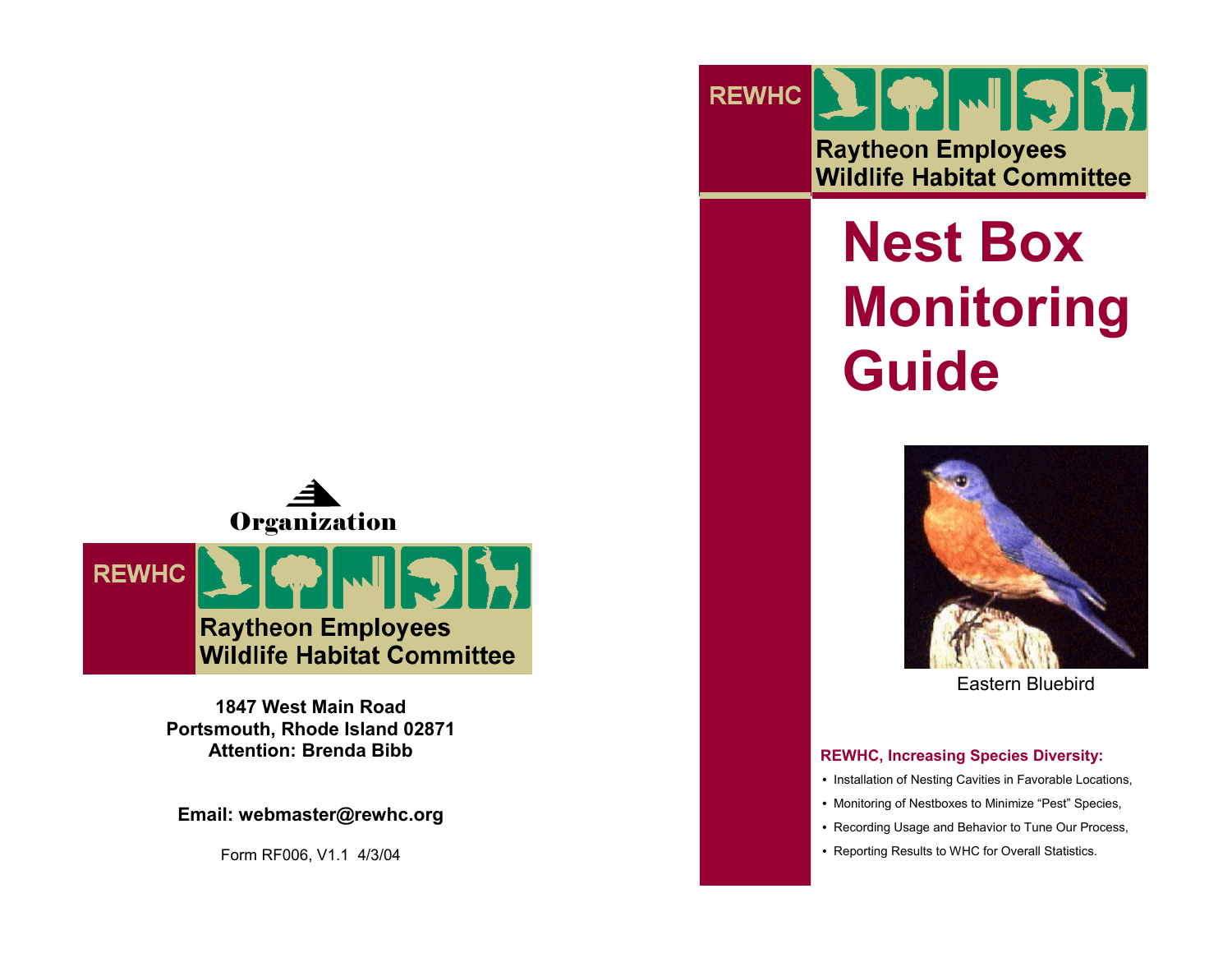## **Table of Contents**

| What is Nestbox Monitoring3              |  |
|------------------------------------------|--|
| Who Can Be a Nest Monitor 3              |  |
|                                          |  |
|                                          |  |
|                                          |  |
| What Do They Do in Those Nestboxes4      |  |
|                                          |  |
|                                          |  |
|                                          |  |
|                                          |  |
| Tree Sparrow Identification9             |  |
|                                          |  |
|                                          |  |
| Black-capped Chickadee Identification 15 |  |
| House Sparrow Identification17           |  |
| European Starling Identification 19      |  |
|                                          |  |
|                                          |  |
| Eastern Bluebird Behavior 32             |  |
|                                          |  |
|                                          |  |
|                                          |  |

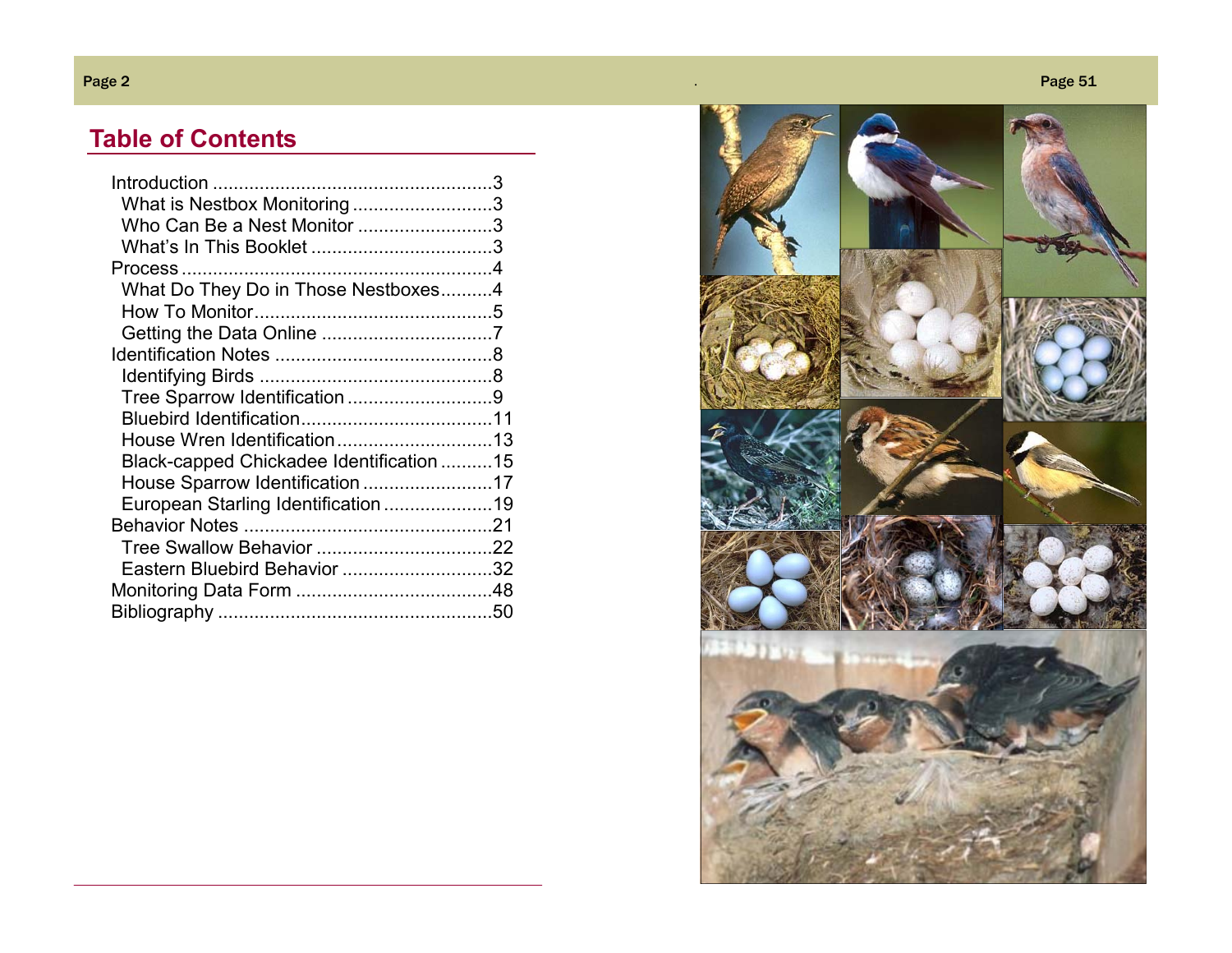#### Page 50

# **Bibliography**

- [1] New England regional information excerpted from National Audubon Society Field Guide to New England (Alfred A. Knopf).
- [2] The species behavior tips are excerpted from the Stokes Nature Guides to Bird Behavior, Volumes I-III by Donald and Lillian Stokes.
- [3] Detailed bird nest Information excerpted from the Peterson Field Guide to Eastern Birds' Nests, Hal H. Harrison, 1975
- [4] Graphics sources include ArtToday.com and those graphics on the REWHC.org website.

# **Introduction**

#### **What is Nestbox Monitoring?**

Nestbox monitoring includes observation of activity at nestboxes, and actions to discourage pest species such as House Sparrows and Starlings. It also includes the recording of observations and actions to better understand what works and what doesn't for future seasons.

#### **Who Can Be a Nest Monitor?**

Nestbox monitoring is performed by a dedicated team of volunteers, interested in helping the environment and in learning bird identification and behavior. No prior experience is required. Each volunteer will be assigned a series of nestboxes to monitor weekly during the nesting seson. A brief nest monitoring course, featuring this booklet, will be provided to all applicants before they perform nestbox monitoring.

#### **What's In This Booklet?**

This booklet is composed of the following sections:

- **Introduction:** (why we are here)
- **Process:** (how to monitor)
- **Identification Notes:** (who is who)
- **Behavior Notes:** (what they are doing)
- **Monitoring Data Form:** (for field use)
- **Bibliography**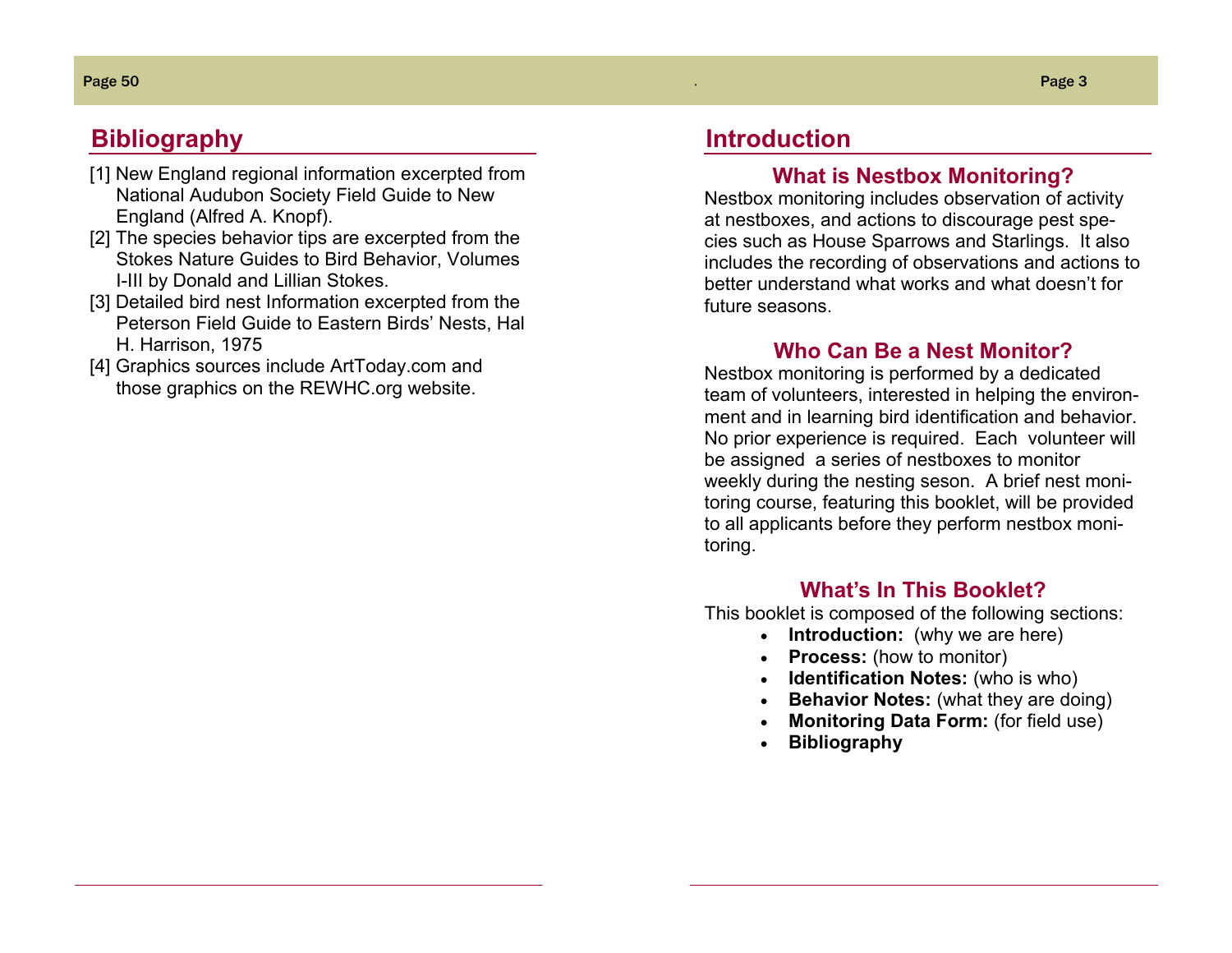## **Process**

## **What Do They Do in Those Nestboxes?**

Birds use nestboxes primarily for nesting and raising of young. This is usually accompanied with interesting behavior such as audible and visual displays which gives us insight into their feathered worlds. Activity is usually performed in the following phases:

- **Courtship** Male and female pair off, accompanying audible and visual displays,
- **Nestbuilding** Nest material is brought into the box to provide a cup of some sort to receive eggs,
- **Egg Laying & Incubation**  Eggs are laid and kept warm by one of the parents,
- **Nestling** Eggs are hatched and chicks are fed until ready to leave nest,
- **Fledgling** The young leave the nest.

## **What is Important to Record?**

Of most importance is the recording of the success of the nestboxes to provide viable offspring. This means that we ultimately want to know what species nested in a given box, how many eggs they laid, and how many fledglings resulted. Also important is recording of the actions performed such as removal of a house sparrow nest. Other items of secondary interest include the audible and visual displays exhibited at the box. A form is provided in this booklet which should be reproduced for field use.

# **Monitoring Data Form (continued)**

| Box No: I<br>Species:<br>Nestlings: Fledged:<br>Eggs:<br>Observed-Only □ Removed Nest<br>Action Taken:<br>$\Box$ Other $\Box$ None<br>J Opened Box<br>Audible:<br>Visual:<br>Comments:              |
|-----------------------------------------------------------------------------------------------------------------------------------------------------------------------------------------------------|
| Box No: L<br>Species:<br>Nestlings: Fledged:<br>Eggs:<br>Observed-Only □ Removed Nest<br><b>Action Taken:</b><br>$\Box$ Other $\Box$ None<br>$\sf J$ Opened Box<br>Audible:<br>Visual:<br>Comments: |
| Box No: l<br>Species:<br>Nestlings: Fledged:<br>Eggs:<br>Observed-Only □ Removed Nest<br>Action Taken:<br>$\Box$ Other $\Box$ None<br>Opened Box<br>Audible:<br>Visual:<br>Comments:                |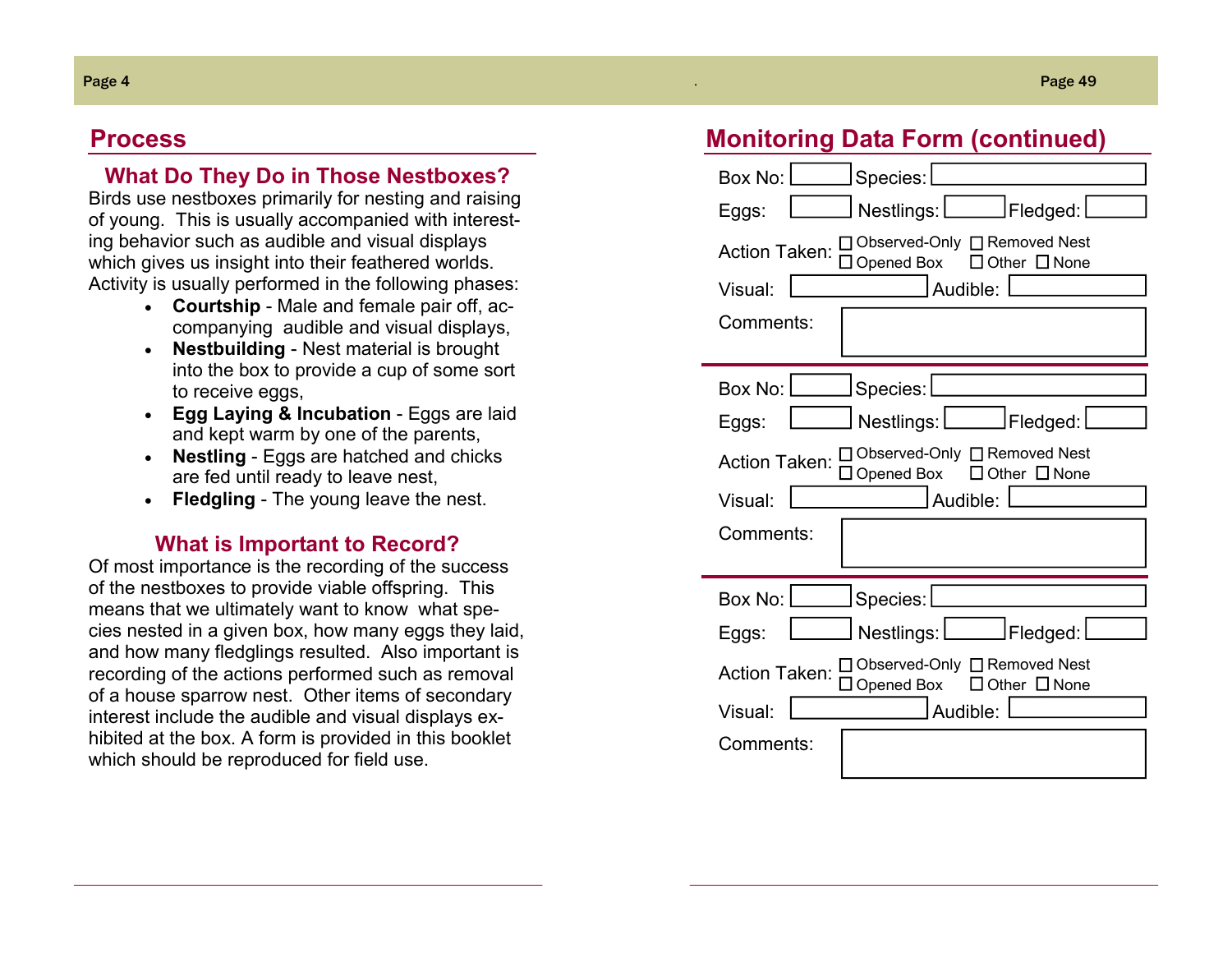# **Monitoring Data Form**

| Monitor's Name:                                                                                |
|------------------------------------------------------------------------------------------------|
| Date (mm/dd/yy):                                                                               |
| AM<br>Time (hh:mm):<br>PM                                                                      |
| Box No:<br>Species:                                                                            |
| Nestlings:<br>Fledged:<br>Eggs:                                                                |
| Observed-Only □ Removed Nest<br><b>Action Taken:</b><br>Other $\Box$ None<br>Opened Box        |
| Audible:<br>Visual:                                                                            |
| Comments:                                                                                      |
|                                                                                                |
| Box No:<br>Species:                                                                            |
| Nestlings:<br>Fledged:<br>Eggs:                                                                |
| Observed-Only □ Removed Nest<br>Action Taken:<br>$\Box$ Other $\Box$ None<br>Opened Box        |
| Audible:<br>Visual:                                                                            |
| Comments:                                                                                      |
|                                                                                                |
| Box No:<br>Species:                                                                            |
| Nestlings:<br>Fledged:<br>Eggs:                                                                |
| Observed-Only □ Removed Nest<br><b>Action Taken:</b><br>Opened Box<br>$\Box$ Other $\Box$ None |
| Audible:<br>Visual:                                                                            |
| Comments:                                                                                      |
|                                                                                                |

# **Process (continued)**

## **How To Monitor**

First, you should become familiar with the species you're likely to see in or around the nestbox. This booklet provides a good start in that direction, but you may wish to consult additional field guides. Get a pair of binoculars so you can observe activity at the nestbox from a distance before your presence distracts their natural activity. Note the coloring of the bird, its size, its call, and any visual displays. Attempt to identify the occupants of the box before you get close to inspect it.

Monitoring should be performed at least once a week. Approach the nestbox quickly and quietly. Before you open the nestbox, give the adult bird a chance to vacate. You can do this by talking quietly or gently tapping on the side.

**Warning:** Don't stand in front of the entrance hole when you do this or you'll get hit by a missile! If you open the box and the adult is still inside (which often happens), just gently close up the box and check it again later.

Once the box is open, note if a nest is in the works or is completed. Determine if it's the nest of a native species like Tree Swallow, Eastern Bluebird, House Wren, or Black Capped Chickadee. If it's a House Sparrow nest, remove it. If eggs are present, count them and record the number. When the last egg is laid, incubation will commence. Note when the last egg has been laid so you can determine when hatching should occur. It is important to know the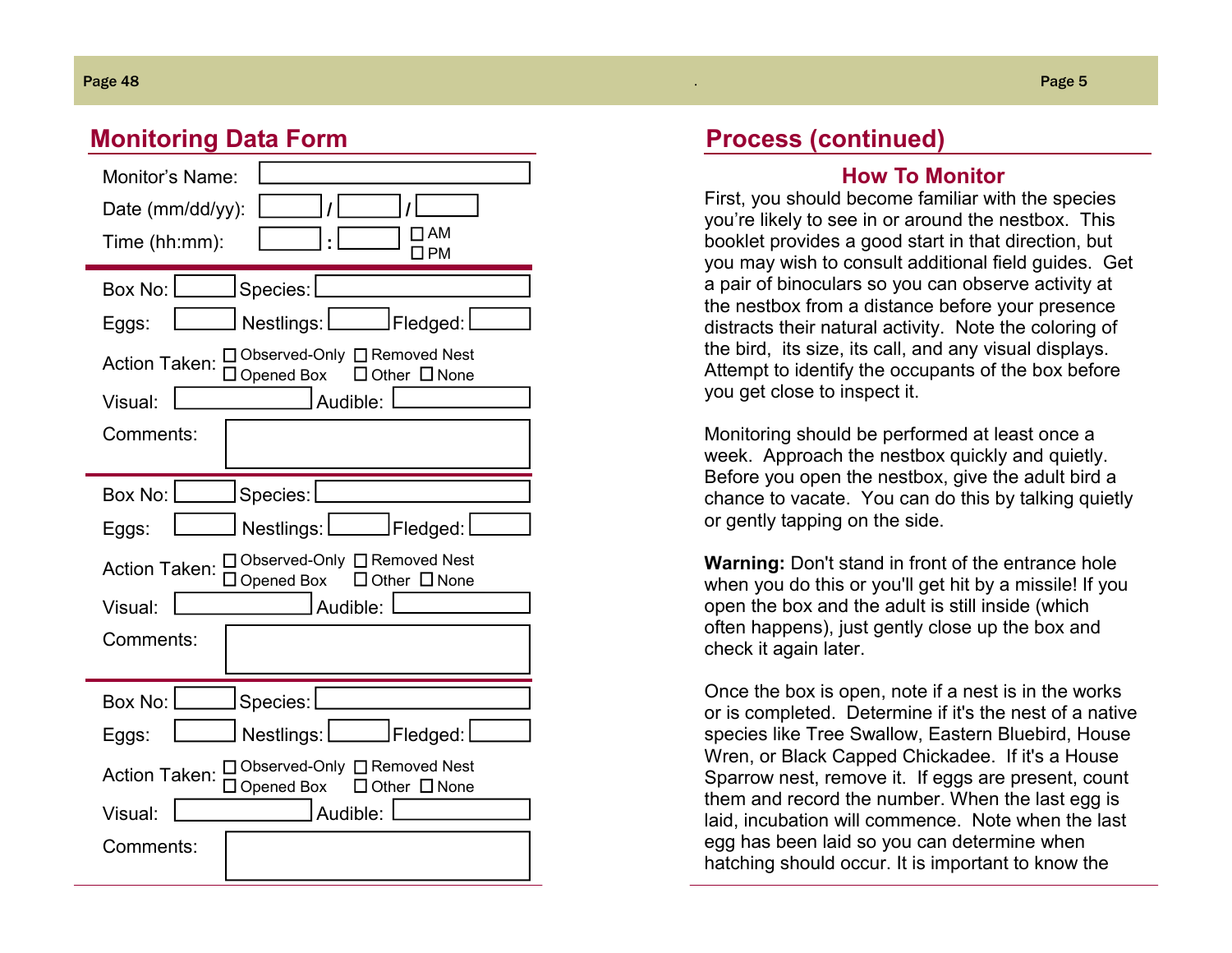#### *.* Page 47

# **Process (continued)**

age of the chicks since monitoring the boxes should cease when the nestlings are close to fledging (12 days or older). If the nestlings get too excited they will leave the box prematurely and become highly vulnerable to ground predators.

If nestlings escape from the box prematurely, plug the entrance hole with grass, put the young birds back into the box and wait for them to calm down. Then quietly remove the grass plug with the hope that they will stay in the box.

**Note:** If it's a lousy day such that it's especially cold or rainy, choose another day to monitor. Never check boxes during inclement weather, especially during April and May. Do not disturb the box if the temperature is colder than 55° F. The chicks will need all the parental heat they can get on these kind of days! Monitoring the box will only deprive them of their parents' warmth.

Remove bluebird nests and those of other birds as soon as the young birds have fledged. You may wish to wear gloves or use a nearby twig for this purpose.

Using a copy of the data form at the end of this booklet, record the following for each box monitored:

- Box Number.
- Date and Time,
- Species,

# **Bluebird Behavior (continued)**

## **Flock Behavior**

Bluebirds in winter often move about in small, loose flocks of five to ten birds, or occasionally more. They feed together on fruits and berries such as sumac and multiflora rose. Occasionally, these bluebirds come to feeders that offer raisins and suet mixtures. During cold weather the birds may roost together in nest boxes or other protected spots, In some cases the birds even arrange themselves side by side, with their heads pointing inward, possibly to conserve warmth.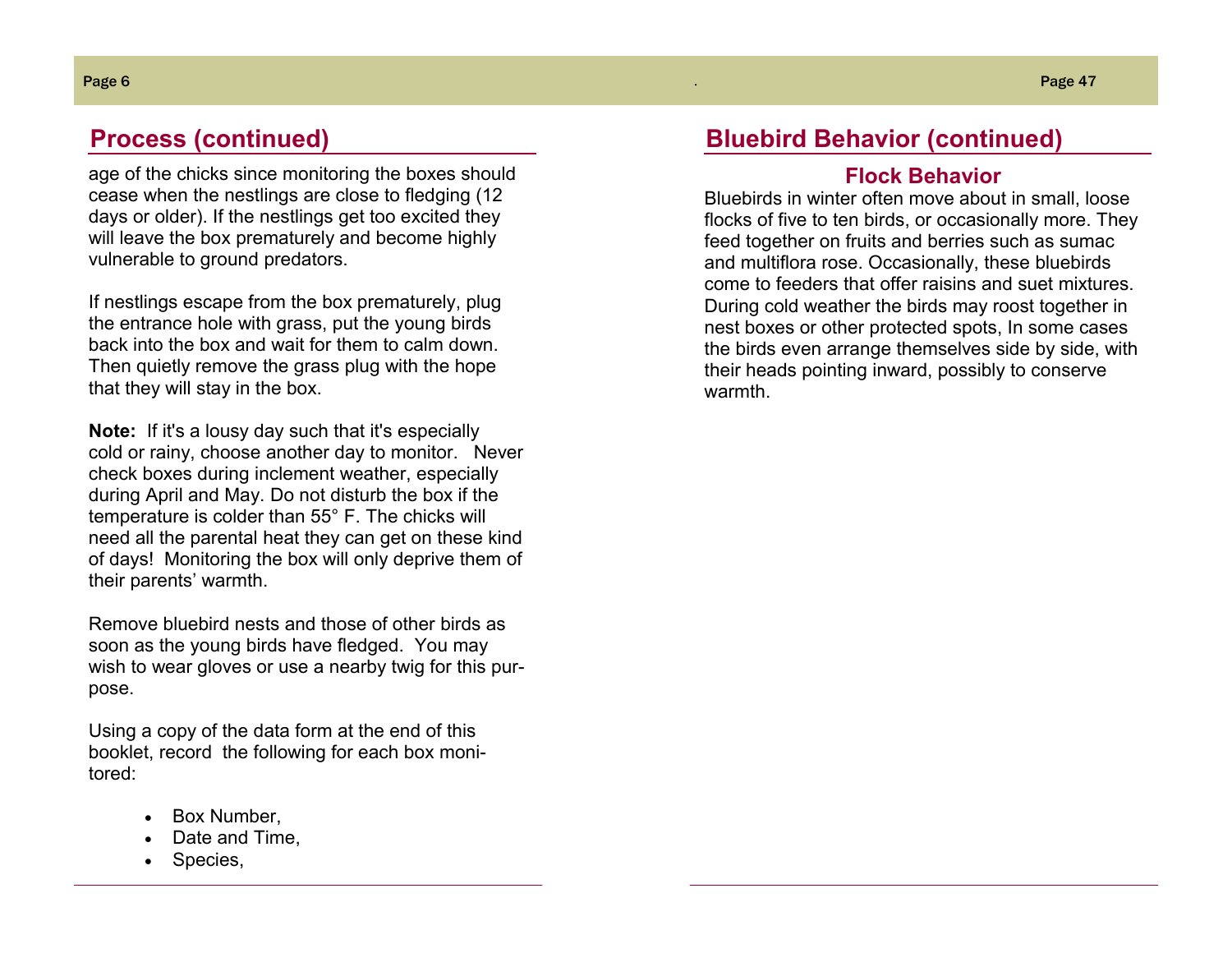#### **Plumage**

#### **DISTINGUISHING THE SEXES:**

The male has bright blue plumage on back and head; female has grayish blue plumage on back and head.

#### **DISTINGUISHING JUVENILES FROM ADULTS:**

The juvenile's plumage is similar to the adult female's but with brownish spots all over its breast. Juveniles have a partial molt in August and September, in which the spots are lost; they then resemble adults.

**MOLTS:** Bluebirds have one complete molt per year, occurring in August and September.

## **Seasonal Movement**

In the northern portion of their range, bluebirds migrate in winter to the southeastern United States and on down to Mexico and Central America. Migration occurs in October and November, and the birds generally travel in small or large flocks.

Occasionally, individual bluebirds do not migrate, but winter near where they previously bred, especially if there is sufficient food and their previous nesting attempt has been successful. Sometimes these wintering adults may remain with their offspring as a family group through the winter until the next breeding season.

Bluebirds in the southern portion of their range generally are year-round residents.

# **Process (continued)**

- The Action You Performed,
- The Number of Eggs Counted,
- The Number of Nestlings Counted,
- The Number of Fledglings Estimated,
- The Primary Visual Display Seen,
- The Primary Audible Display Heard,
- Any Additional Comments

If you are unable to monitor in a given week, please arrange a substitute from the list of monitors.

## **Getting the Data OnLine**

Once you have returned from monitoring, it's important to get your data online. The REWHC website has an online database and entry forms for you to enter your results. Go to http://rewhc.org and follow the survey link for birds, then click on the nestbox monitoring link. You should have been provided with an individual username and password at the end of your Nestbox Monitoring Training Course; use it to access the database. Attempt to enter the information online the same day as monitoring, if possible or the next day at latest. It's important for the information to be up to date.

Page 7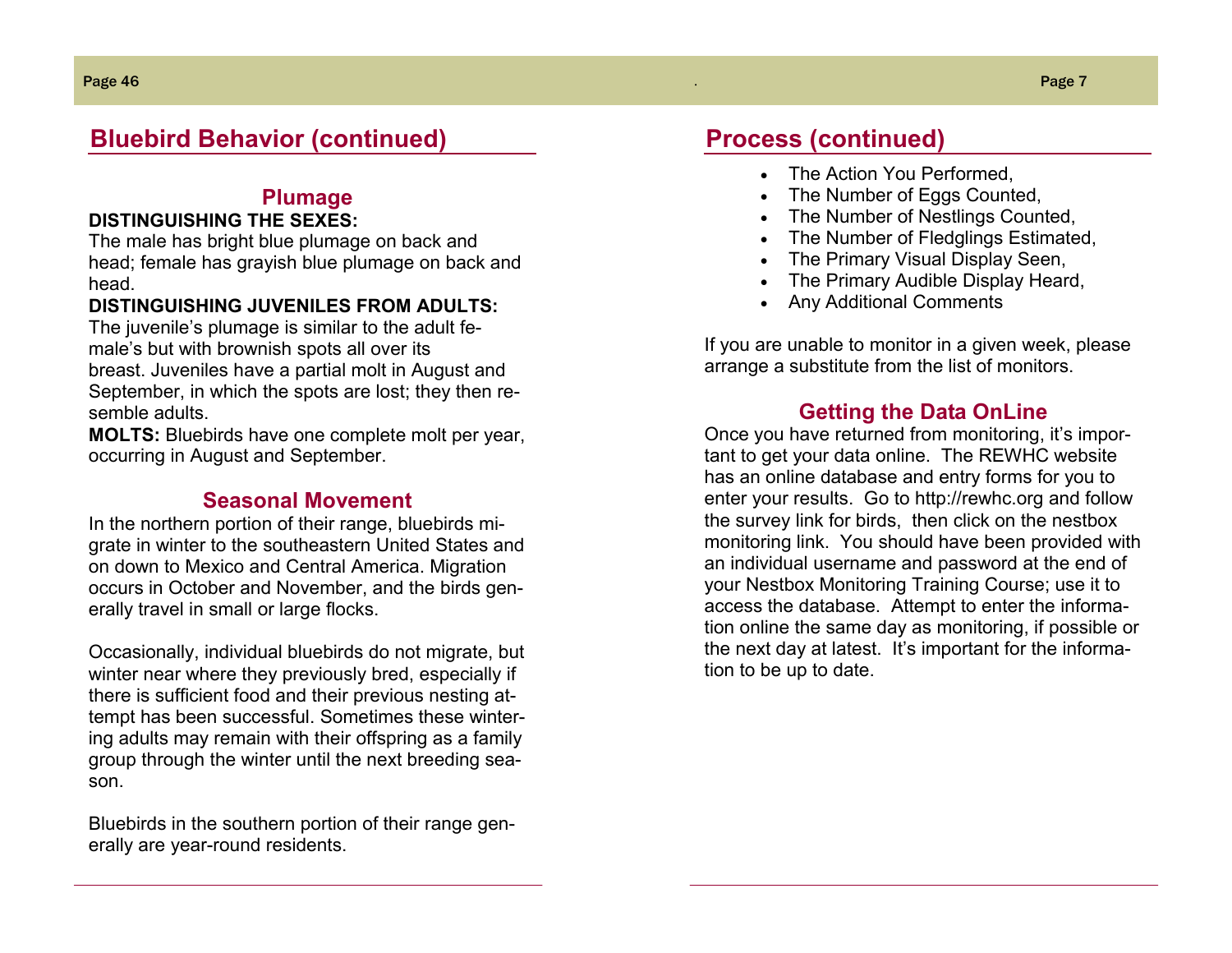#### *.* Page 45

## **Identification Notes**

## **Identifying Birds**

Birds are commonly identified by their profile, coloration, and song. For our nestbox monitoring, it is important to tell the difference between anticipated native residents (good-put out the welcome mat) and non-native residents (bad - kick their little butts out).

The following are the anticipated native species:

- **Tree Swallow**,
- **Eastern Bluebird**,
- **House Wren**,
- **Black Capped Chickadee**.

The following are the anticipated non-native species:

- **House Sparrow**,
- **Starling**.

# **Bluebird Behavior (continued)**

nest and this may help the parents locate them during food trips. Both parents will usually continue to feed the young for three to four weeks or more. However, if the female starts in on another brood, the male will do all feeding of the fledglings.

The female bluebird may begin a new nest for a second or third brood in the same or a different nest box. She may begin her new brood as early as three to four days after her earlier brood has fledged. Occasionally, one or more of the young from a previous brood remain in the area and actually help feed the nestlings of the following brood. They are referred to as "helpers at the nest." There are also reports of other adult bluebirds being helpers at the nest. In one case, a one-year-old male raised a brood and then in the same season returned to his parents and helped them feed their brood. It has also been reported that adults who are feeding their own fledglings have also fed other fledglings that wandered onto their territory.

Bluebirds that have nested successfully usually remain paired for future nestings. Following an unsuccessful nesting, one or both members of a pair may leave the nesting area and possibly nest elsewhere. Males have been known to move three miles to a new territory; a female traveled twelve miles after a nest failure. The cause of nest failures is most often bad weather or predation by raccoons, other mammals, snakes, house wrens, or house sparrows.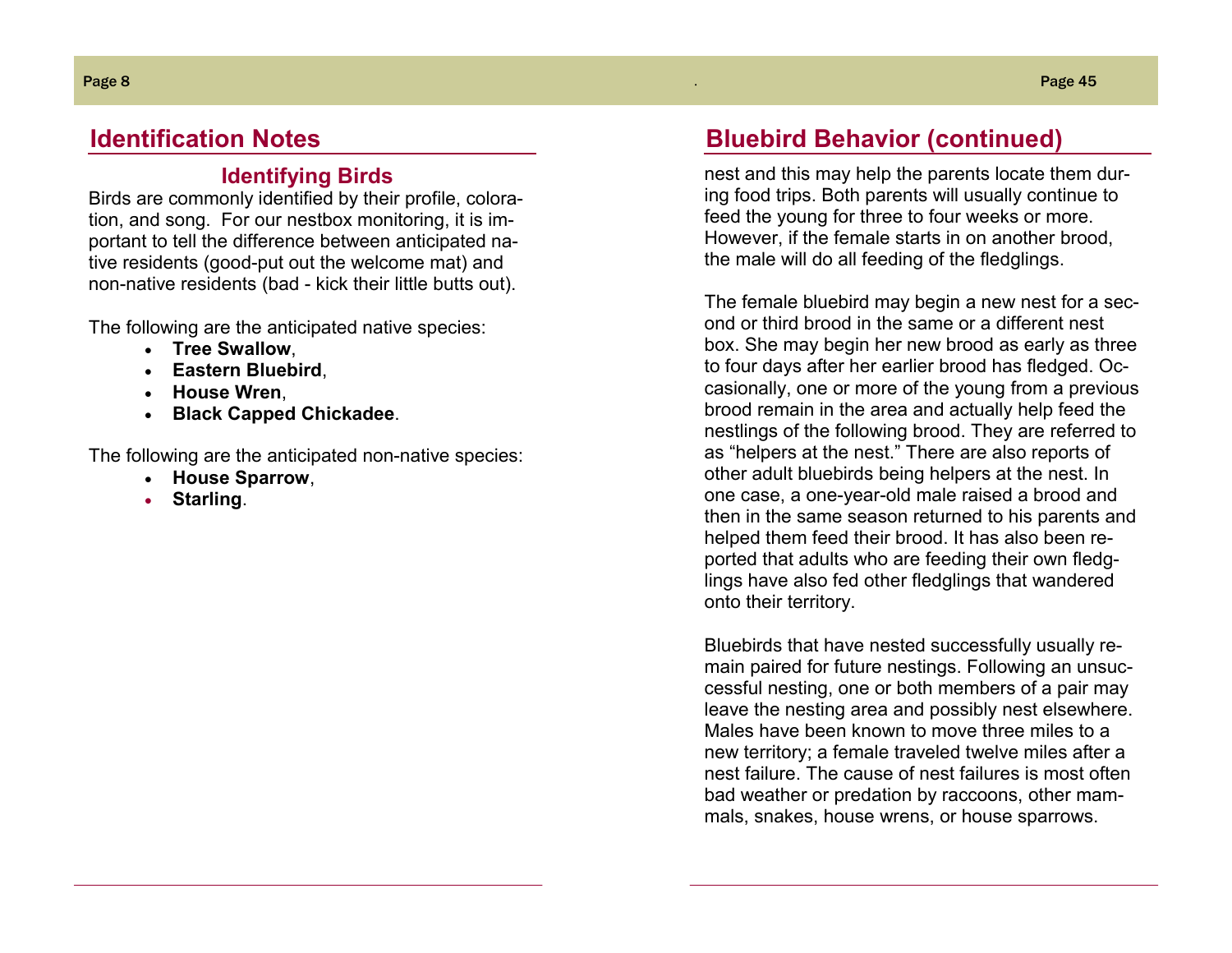been replaced by the blue and gray juvenal plumage. By the fifteenth day they are completely feathered.

In the early days of the nestling phase the parents may eat the fecal sacs. By the seventh or eighth day they carry them up to fifty yards away from the nest. Another clue to the stage of the nestling phase is how far the parents reach into the nest. In the early stages they go all the way into the box or cavity to feed the young; later they feed them while clinging to the entrance.

If one of the young dies during the nestling phase, the parents may remove it, unless it is too large for them to handle.

#### **Fledgling Phase**

When the young leave the nest varies. If they are disturbed during the late nestling phase they may leave prematurely and at great risk to their survival. Generally they leave when about seventeen to twenty days old. This is preceded by the adults' feeding them less until they leave the nest.

Within a period of about two hours the whole brood may leave the nest, although sometimes one or more members wait longer, even until the next day. On their first flight the nestlings are often capable of flying seventy-five to a hundred yards, often landing in the lower branches of trees and then working their way up to the higher branches. They usually start to give the **Tur-a-wee-call** as soon as they leave the

# **Tree Swallow Identification [1]**



**Tree Swallow** Tachycineta bicolor

**Description:** 6". Adult dark iridescent greenblue above; entirely snowy white below. Imm. uniformly brown above. Tail notched. Young birds are dull

brown above but may be distinguished from Bank and Northern Rough-winged swallows by their clearer white underparts.

**Voice:** Cheerful series of liquid twitters.

**Habitat:** Lakeshores, flooded meadows, marshes, and streams.



**Nesting:** 4-6 white eggs in a feather-lined cup of grass placed in a hole in a tree or in a nest box.

**Range:** Breeds from Alaska east through northern Manitoba to

Newfoundland and south to California, Colorado, Nebraska, and Maryland. Winters north to southern California, Gulf Coast, and Carolinas; occasionally farther.

**Discussion:** This bird's habit of feeding on bayberries enables it to winter farther north than other swal-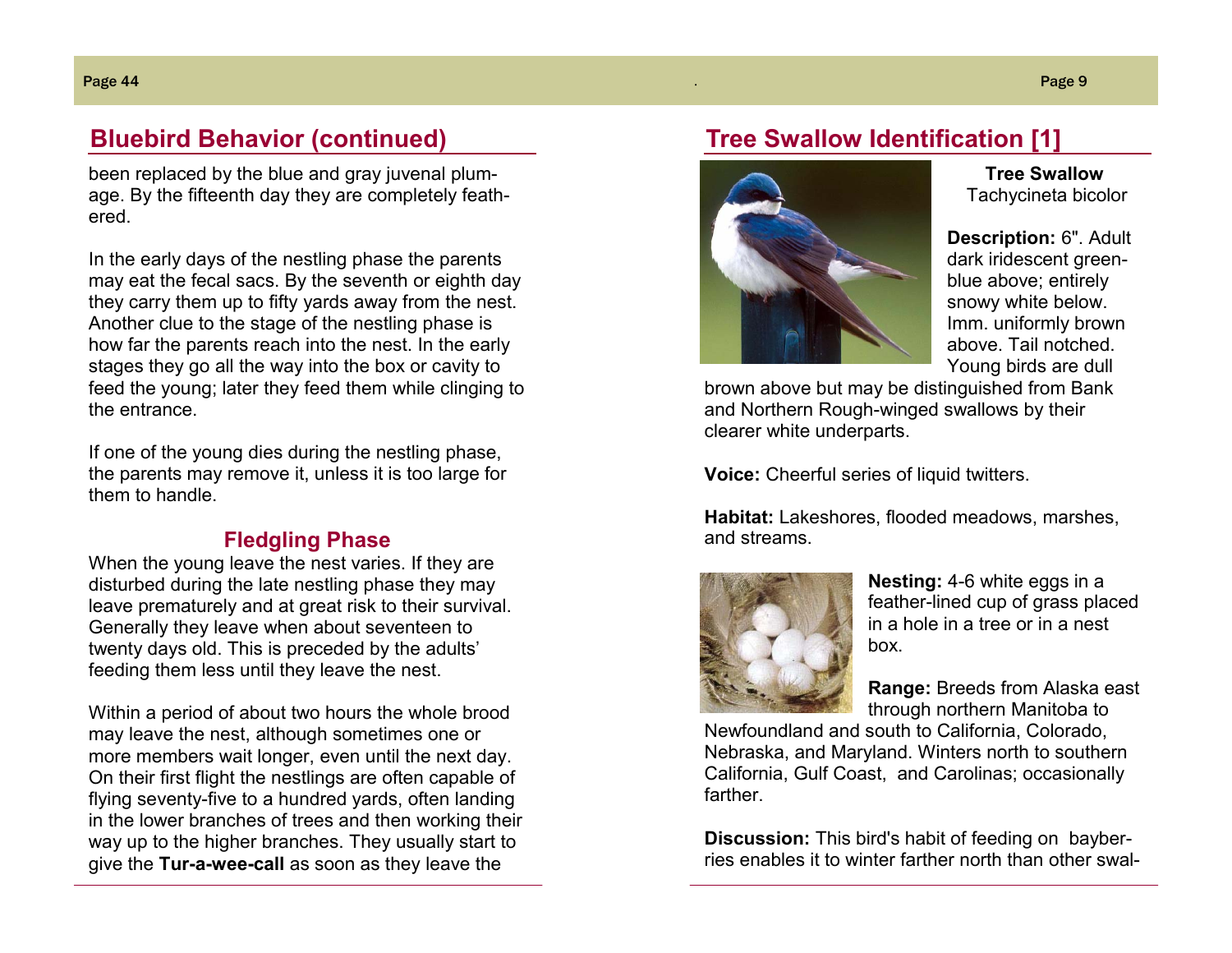# **Tree Swallow Identification (cont.)**

lows. It is the first of our swallows to reappear in the spring. Hole-nesters such as the Tree Swallow often face a housing shortage and must fight to get into, or keep, woodpecker holes or other sought-after nest sites. Man-made breeding boxes may help increase the numbers of these birds. The Tree Swallow almost invariably nests in the immediate vicinity of water. Several pairs once nested on a ferry boat that shuttled across the Saint Lawrence River, foraging on both the American and Canadian sides. Tree Swallows often enjoy playing with a feather, which they drop and then retrieve as it floats in the air. They gather in enormous flocks along the coast in fall, where they circle in big eddies like leaves caught in a whirlwind. Tree Swallows are also voracious Mosquito eaters, a natural form of pest control in this time of West Nile Virus and other mosquito borne diseases.



# **Bluebird Behavior (continued)**



the eggs were laid. There can be one or more infertile eggs in a clutch. After the eggs hatch the shells may be eaten or carried away. At first the young are practically "naked," covered only with scattered gray down. The female broods them for the first

few days to keep them warm until they have developed more feathers and can regulate their own body temperature.

At first the male delivers most of the food, giving it to the female, who then feeds it to the young. Later, when the female no longer needs to brood the young as much, she participates in collecting food, and then both parents feed the food directly to the young. At first the young are fed soft insects, such as small caterpillars, but later



they are fed larger adult insects, such as beetles and grasshoppers, and, sometimes, berries.



The young grow very fast, their eyes opening on the fourth to seventh day. The primary wing feathers are noticeable on the fourth day and tail feathers show on the eighth day. For the first week they give soft peeping sounds,

which change to a harsher "zee" sound during the second week. By the twelfth day the young weigh almost as much as the adults and their down has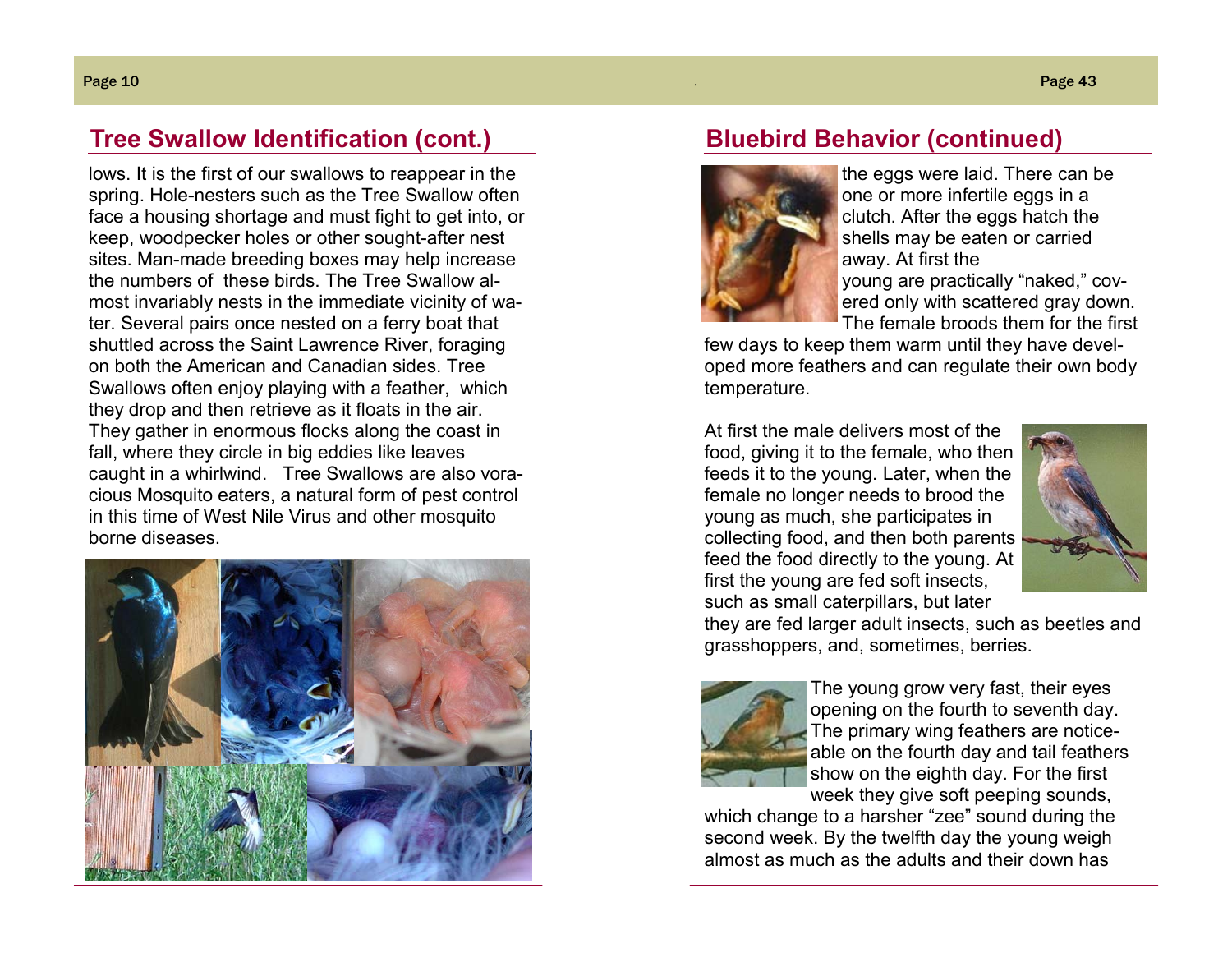the eggs. Throughout this period the male continues to bring some food to the female.



Another interesting behavior revealed in the course of studies in which researchers have been able to observe inside the nest box is called "tremble-thrust." In this, the female pokes her bill down through the nesting material and vibrates it.

This occurs throughout the incubation and nestling phase. Why she does this is not known, but it may serve to shake parasites and other debris down to the base of the nest and away from the eggs and young.

Recent studies of bluebirds have shown that occasionally a female bluebird may lay an egg in another female bluebird's nest. This is called egg-dumping and, although it is known to occur among other birds like the Wood Duck, it is just beginning to be studied in songbirds. Through the examination of blood samples taken from bluebirds and their young without harming them, scientists have found that in 9 percent of bluebird nests the young are from more than one father or more than one mother. This could only occur if the female had mated with more than one male, or if another female had egg-dumped in her nest. The reasons for either one of these fascinating breeding strategies are still unknown.

## **Nestling Phase**

The young hatch in the approximate order in which

# **Bluebird Identification**



#### **Eastern Bluebird** Sialia sialis

**Description:** 7" (17 cm). Bright blue above and on wings and tail; rusty throat and breast; white belly and undertail coverts. Female similar, but duller.

**Voice:** Call a liquid and musical turee or queedle. Song a soft melodious warble.

**Habitat:** Open woodlands and farmlands with scattered trees.



**Nesting:** 4-6 pale blue eggs in a loose cup of grasses and plant stems in natural tree cavities, old woodpecker holes, fence posts, and bird boxes.

**Range:** Breeds east of Rockies from southeastern Canada to Gulf of Mexico; also in mountains of southeastern Arizona and southwestern New Mexico. Winters in southern part of breeding range. Also in Mexico.

**Discussion:** This beautiful bird is a favorite of many people and is eagerly awaited in the spring after a long winter. In places where bluebird nest boxes are erected and European Starlings and House Sparrows are controlled, up to six pairs of bluebirds will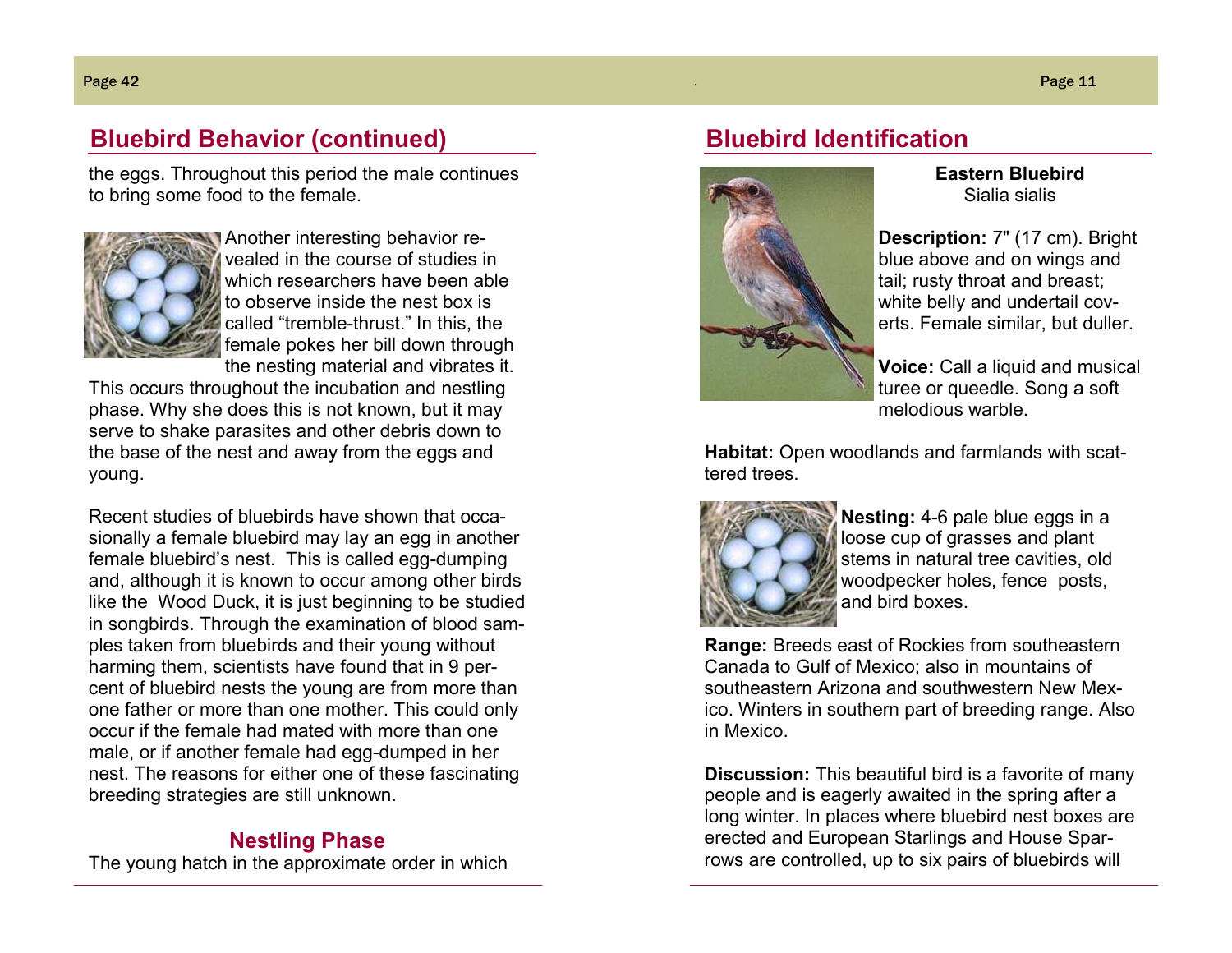# **Bluebird Identification (cont.)**

nest on as many acres. In the past 25 years bluebirds have become uncommon in the East for reasons not altogether clear. Competition for nest sites with European Starlings and House Sparrows is likely a critical factor. The erection of many artificial nest boxes in recent years seems to be helping to increase the population.



# **Bluebird Behavior (continued)**

two to twelve days but is usually accomplished within four to five days. If there is cold weather, nestbuilding may be temporarily stopped.

## **Breeding**

**Eggs:** Usually 4 or 5. Clear blue or, occasionally, white

**Incubation:** 12-18 days, average 13-14, by female only

**Nestling phase:** Usually 16-20 days **Fledgling phase:** 3 - 4 weeks **Broods:** 2 or 3

## **Egg-laying and Incubation**



After the completion of the nest, egglaying may not begin for a week or more. Bluebirds usually lay one egg per day, with laying usually occurring **E** before midmorning. Incubation begins

after the last egg is laid, but the female may spend brief periods sitting on the eggs prior to this.

Incubation is done by the female. The length of the periods spent attending the eggs varies with weather and other unknown factors. When the female leaves the nesting box for a break or to feed herself, the male may come to the box, occasionally going in but not actually settling on and incubating the eggs, since he has no brood patch. This has been verified by studies in which researchers had special blinds that enabled them to look into the nest box. At night, males often stay in the box with the female, standing next to her on the rim of the nest while she incubates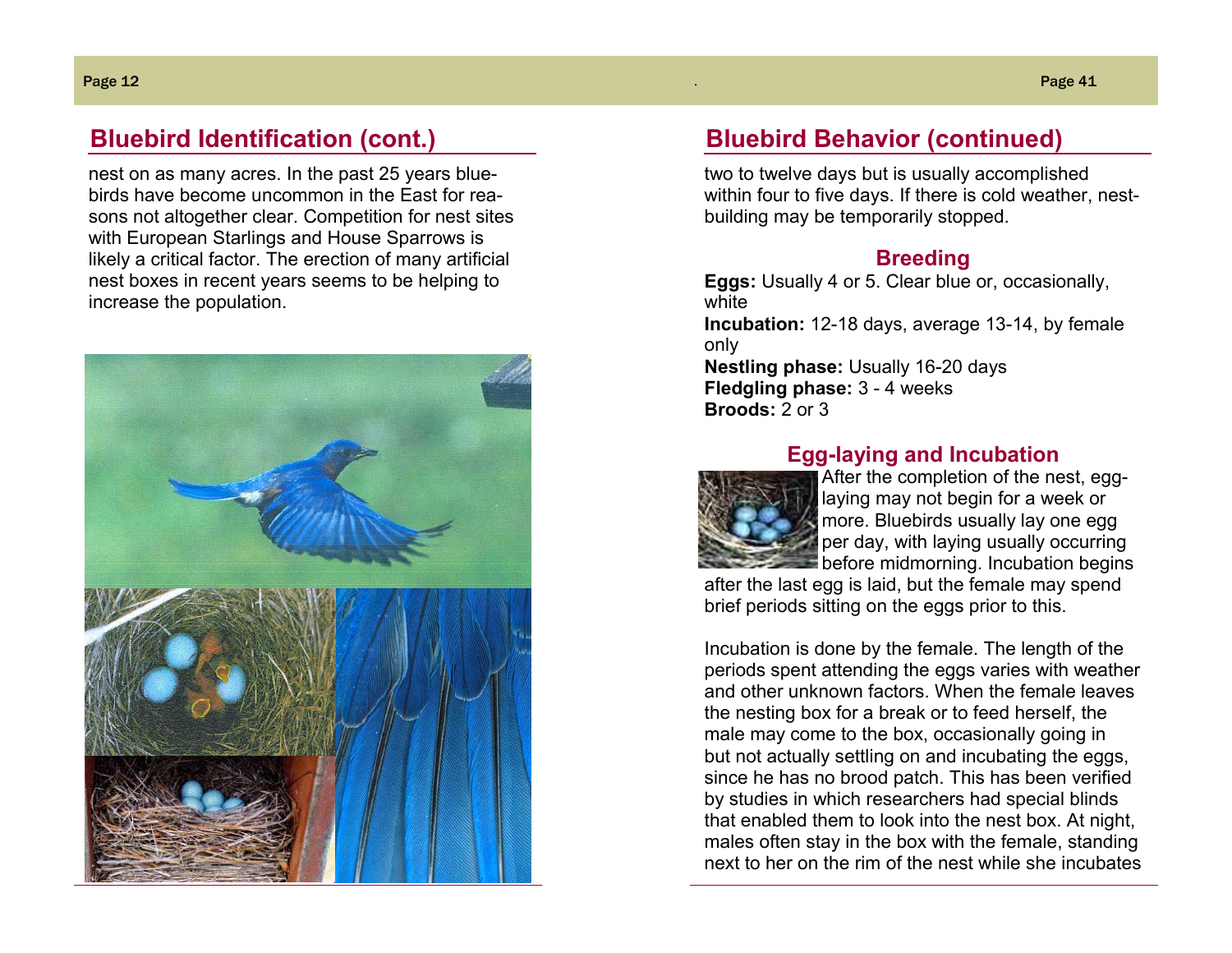female and started a second brood. See Egg-Laying and Incubation.

## **Nest-Building**

**Placement:** In a natural tree hole or a nesting box. **Size:** lnside diameter 2.5 - 3 inches **Materials:** Base of fine grasses, pine needles, weed stalks, and fine twigs; inner lining of finer grasses and, rarely, hair or feathers.

Bluebirds build their nests in boxes or natural cavities in trees. They have also been known to use unusual nest locations, such as stacks of drain pipes, tin cans, cliff swallows' nests, cannons, and other cavities.

The nest is a loose structure of dried grasses and weeds with or without a distinct lining. When there is a lining it is made of finer grasses and, possibly, horsehair or feathers.

Although the male and female may enter several nest holes during courtship, it is the female that selects the final site. One to six weeks may go by between when the nest site is chosen and when the nest is actually built. A female may also start to build several nests and then choose one of these in which to lay her eggs.

The male may carry around bits of nesting material during courtship and nest-building and, occasionally, may add some to a nest, but the actual building is done mostly by the female. Building may take from

# **House Wren Identification**



**House Wren** Troglodytes aedon

**Description:** 4 1/2 -5 1/4" (11- 13 cm). A tiny bird with a short tail, often held cocked over the back. Dusky brown above, paler below, with no distinctive markings. Winter Wren is similar but smaller and darker, with shorter tail and pale eyebrow.

**Voice:** A gurgling, bubbling, exuberant song, first rising, then falling. Sounds like dialing an old-style rotary phone.

**Habitat:** Residential areas, city parks, farmlands, and woodland edges.



**Nesting:** 5-8 white eggs, thickly speckled with brown, in a cup lined with feathers and other soft material contained within a mass of sticks and grass, placed in a natural cavity or bird box.

**Range:** Breeds from British Columbia east across Canada to New Brunswick, and south to southeastern Arizona, northern Texas, Tennessee, and northern Georgia. Winters north to southern California, Gulf Coast states, and Virginia. Also in tropical America.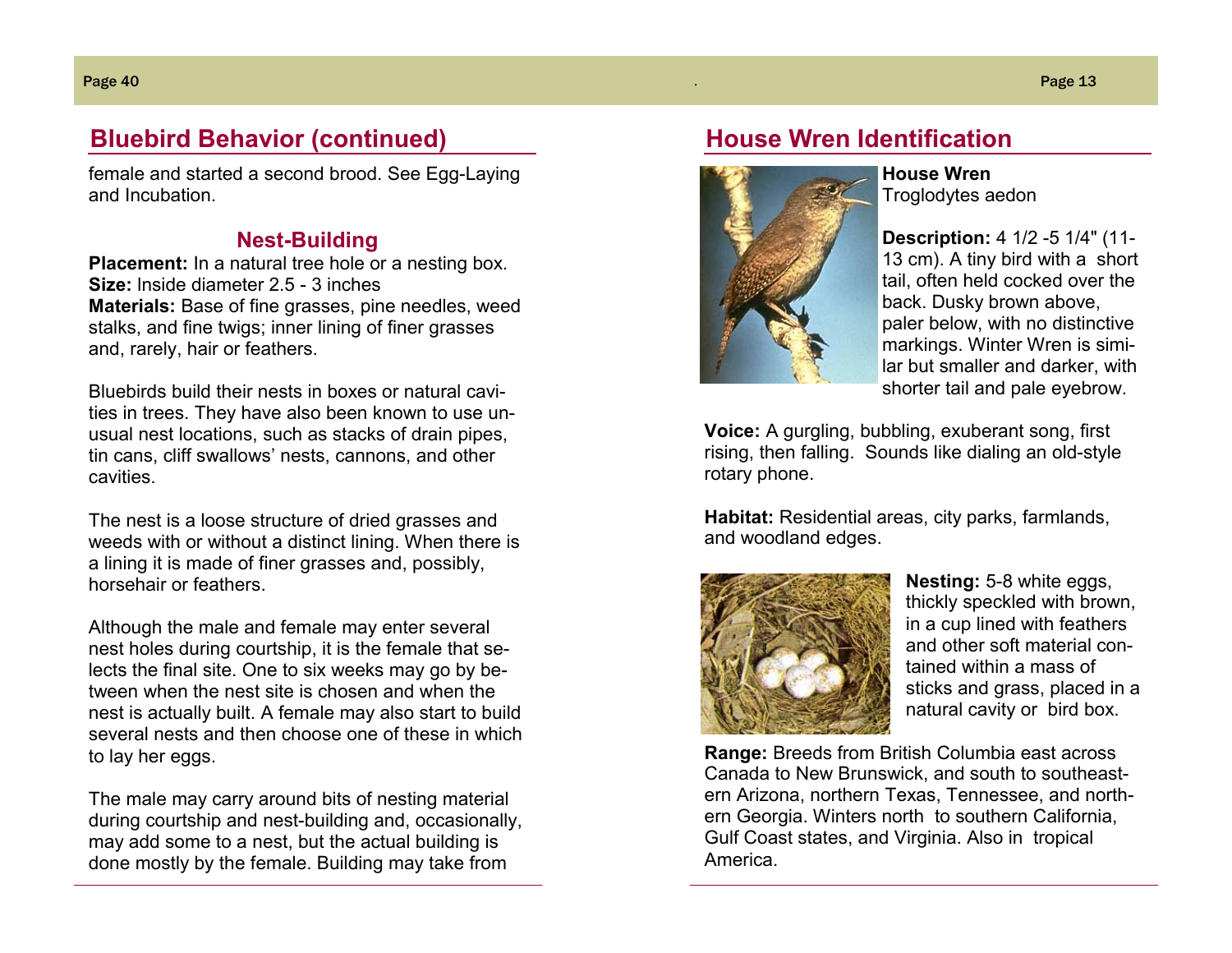# **House Wren Identification (cont.)**



**Discussion:** This wren often nests in odd places such as mailboxes, flowerpots, and even the pockets of coats on clotheslines. When competing for a nest site, the House Wren may throw out the nest, eggs, and even the young of other hole-breeding birds. In the process this bird may kill its competitors, or if they are more powerful, it harasses them by filling



the hole with its own nest material. If House Wrens return in spring to find an old nest still in place, they usually remove it stick by stick, then proceed to rebuild, often using the very material they've just discarded. Outside the breeding season, House Wrens are shy and much less in evidence than when they are singing during the breeding season.

# **Bluebird Behavior (continued)**

If she enters a nest hole while the male is also inside, this is a good sign that the two are paired. Following this she takes more of the lead around the nest site and is able to displace the male from any place that she flies to. She may be dominant over the male at this point.

Following this initial courtship phase the male and female will do fewer displays but will keep in contact with the soft **Tur-a-wee-call** and may do **Wing-wave**  when coming together. Bluebirds also do courtship feeding, with the male bringing food to the female. Sometimes the female crouches down, flutters her wings, and makes peeping noises before the male feeds her. Courtship feeding continues throughout the early part of breeding.

Copulation in bluebirds may be seen starting before nest building and continuing into the incubation phase. During copulation the male gets onto the back of the female, who is crouched down, and may even peck at her head.

Bluebirds are usually monogamous and male and female may remain together in successive seasons, especially if their previous breeding is successful. Occasionally, a bluebird finds a new mate for a second brood during a nesting season. There are also several recorded instances of polygamy. In one case, two males defended a territory together, mated with one female, and all three parents successfully raised two broods. In another case, a paired male, who had nestlings, courted and mated with another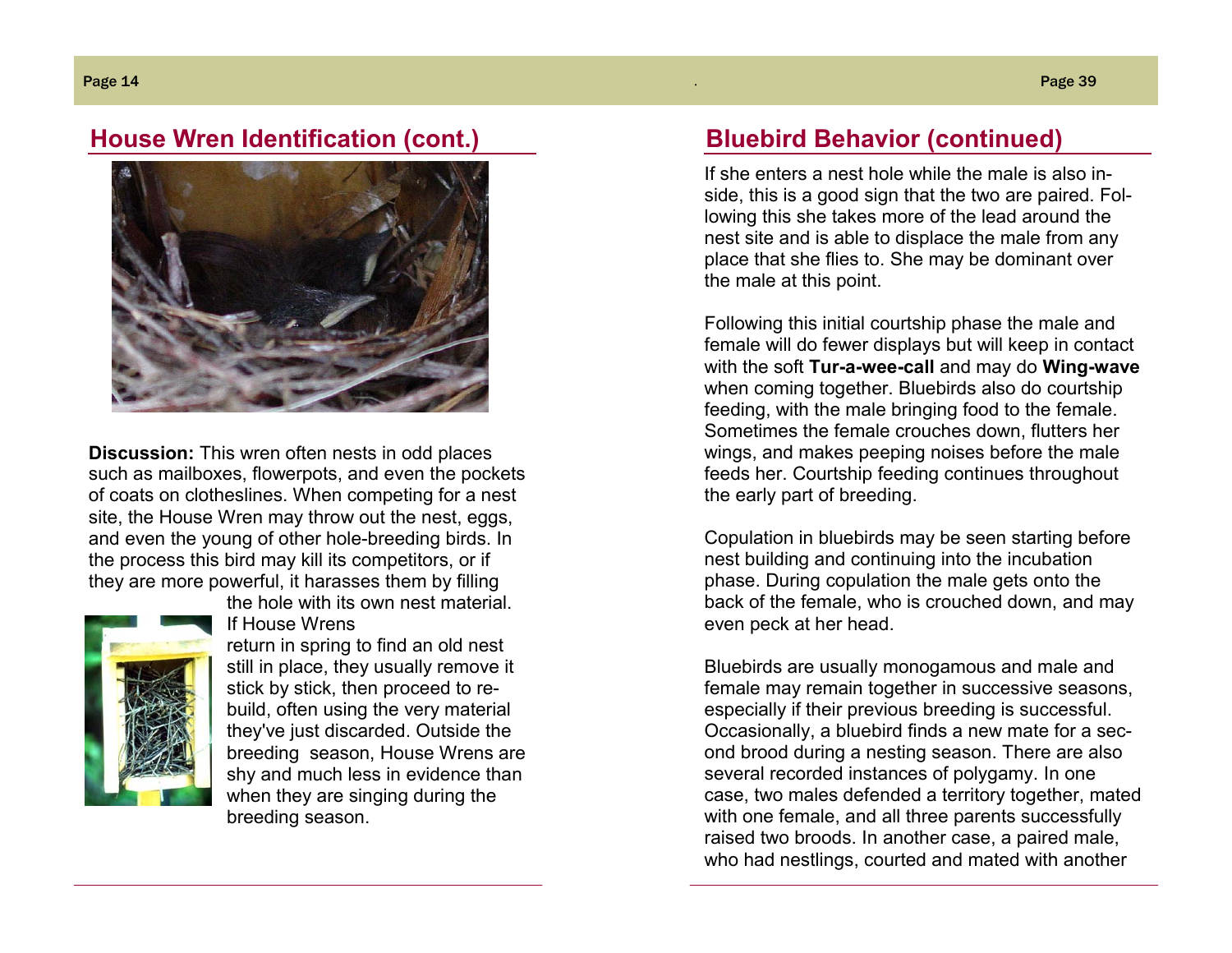tivities with several displays. He will do **Flightdisplay** with **Song**, ending up at a prospective nest site. Here he will cling to the entrance or a nearby perch and do **Wing-wave** while continuing his singing. After this he may go to the nest hole and, while clinging to the entrance, rock back and forth, putting his head and shoulders in and out of the nest hole and looking around between each rocking motion. He may be carrying a bit of nest material while doing this. The male may also land on the nest box with his back to the female and spread his tail and droop his wings, exposing his vibrant blue back. He may lift and quiver his wings and pivot, appearing to dance.

These four elements are the main parts of early courtship: **Song**, **Flight-display**, **Wing-wave**, and the birds poking his head in and out of the nest hole. They can be done in just about any order, and they can be repeated many times at the same or a different nest hole. Occasionally, the male may also fly at the female and chase her for a short distance.

At first the female seems to show little interest, but gradually she will approach a nest hole where a male has displayed and perch nearby or look in and out of the hole. Often the male will then enter the hole and may even sing softly while in the hole. The female usually leaves after a first visit, in which case the male continues his displays. She often approaches several boxes before she finally enters one. In the interludes between visits to nest holes she may also **Wing-wave** and give **Song**.

# **Chickadee Identification**



**Black-capped Chickadee** Parus atricapillus

**Description:** 4 3/4-5 3/4" (12-15 cm). Black cap and throat, white cheeks, gray back, dull white un-

derparts. Wing feathers narrowly and indistinctly edged with white.

**Voice:** A buzzy chick-a-dee-dee-dee or a clear, whistled fee-bee, the second note lower and often doubled.

**Habitat:** Deciduous and mixed forests and open woodlands; suburban areas in winter.



**Nesting:** 6-8 brownspeckled white eggs in a cup of grass, fur, plant down, feathers, and moss, placed in a hole in a rotten tree stub excavated by the birds, or in a natural cavity or bird box.

**Range:** Largely resident from Alaska east across Canada to Newfoundland, south to northern California, northern New Mexico, Missouri, and northern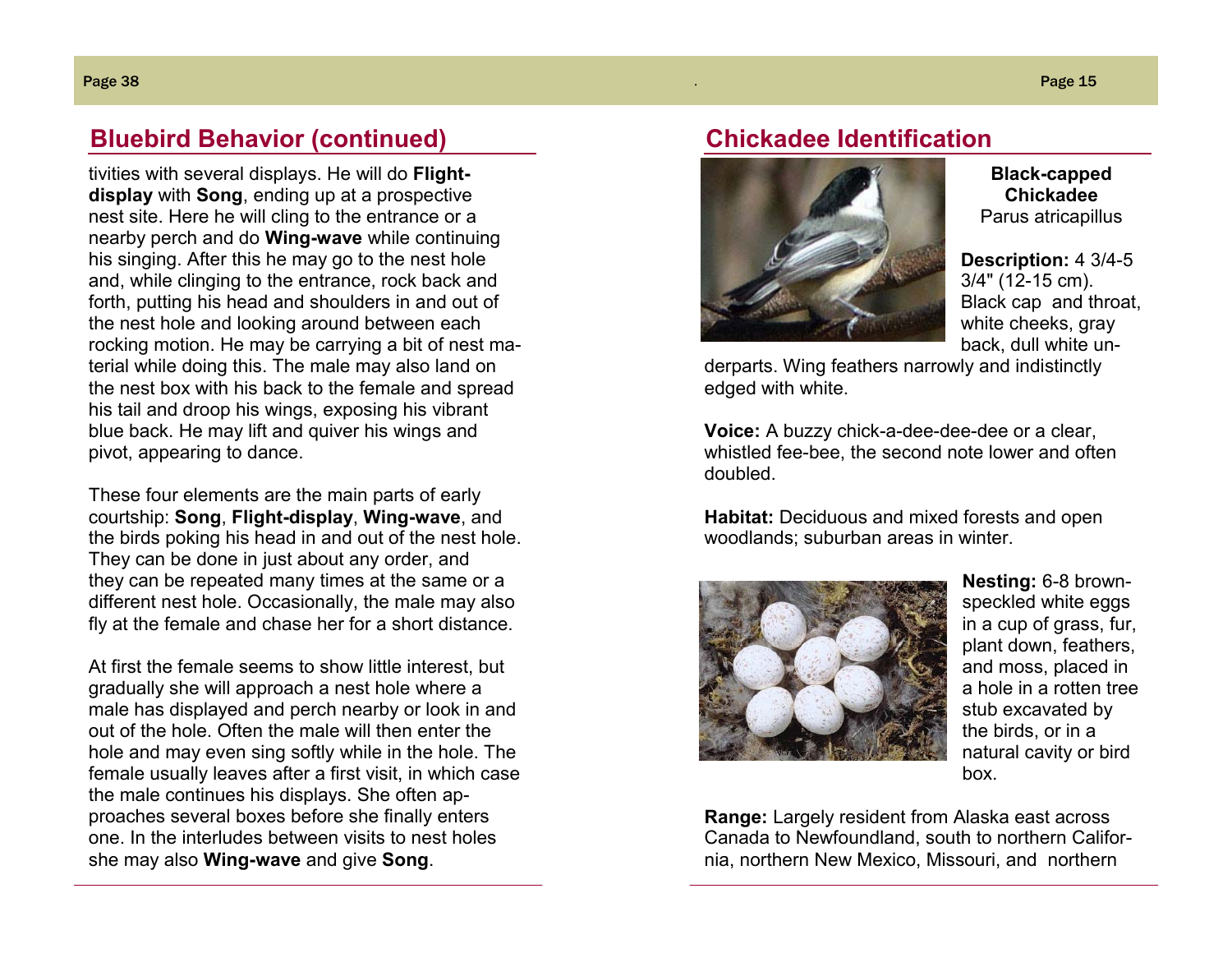# **Chickadee Identification (cont.)**

New Jersey. Winters south to Maryland and Texas.



**Discussion:** These birds are constantly activehopping, often feeding upside down, clinging to the underside of twigs and branches in their search for insect eggs and larvae. Flocks of this tame and inquisitive bird spend the winter making the rounds

of feeders in a neighborhood, often appearing at each feeder with striking regularity. Chickadees form the nucleus of mixed flocks of woodpeckers, nuthatches, creepers, and kinglets that move through the winter woods. In spring, chickadees disband into the woods to nest. Black-capped Chickadees usually prepare their own nesting hole in soft, rotting tree stumps. Enticing them into breeding boxes is difficult unless the boxes are filled with sawdust, which deceives the chickadees; they carry the sawdust out bit by bit and accept the box for nesting.



# **Bluebird Behavior (continued)**

Aggressive interactions may include **chases** and several displays, such as **Song**, **Chip-call**, **Wingflick**, and **Head-forward**. These can occur at a nest box or at a territorial border. Song duels between two males at territorial borders may be common where two pairs are nesting close together.

Other actions of bluebirds at this time that may function to advertise territory are short semi-circular flights, a straight rapid flight between two perches while continuously singing, and an action in which the male bluebird perches at the nest entrance with tail spread and repeatedly pokes his head in and out of the nest hole. This latter action is sometimes done with nest material in the bird's beak.

In the fall, bluebirds may inspect and be aggressive at nesting boxes. They may even add a little nesting material.

## **Courtship**

**Main behavior: Song**, **Flight-display**, **Wing-wave Duration:** For a few days after the arrival of the female on the territory

Before the female shows up on the territory, the male may do a great deal of **Song**, often singing as many as twenty times per minute. Once the female has arrived, the male tends to sing at a slower rate, more like five to ten times per minute.

When a female first arrives on the territory, or the pair arrive together, the male will start courtship ac-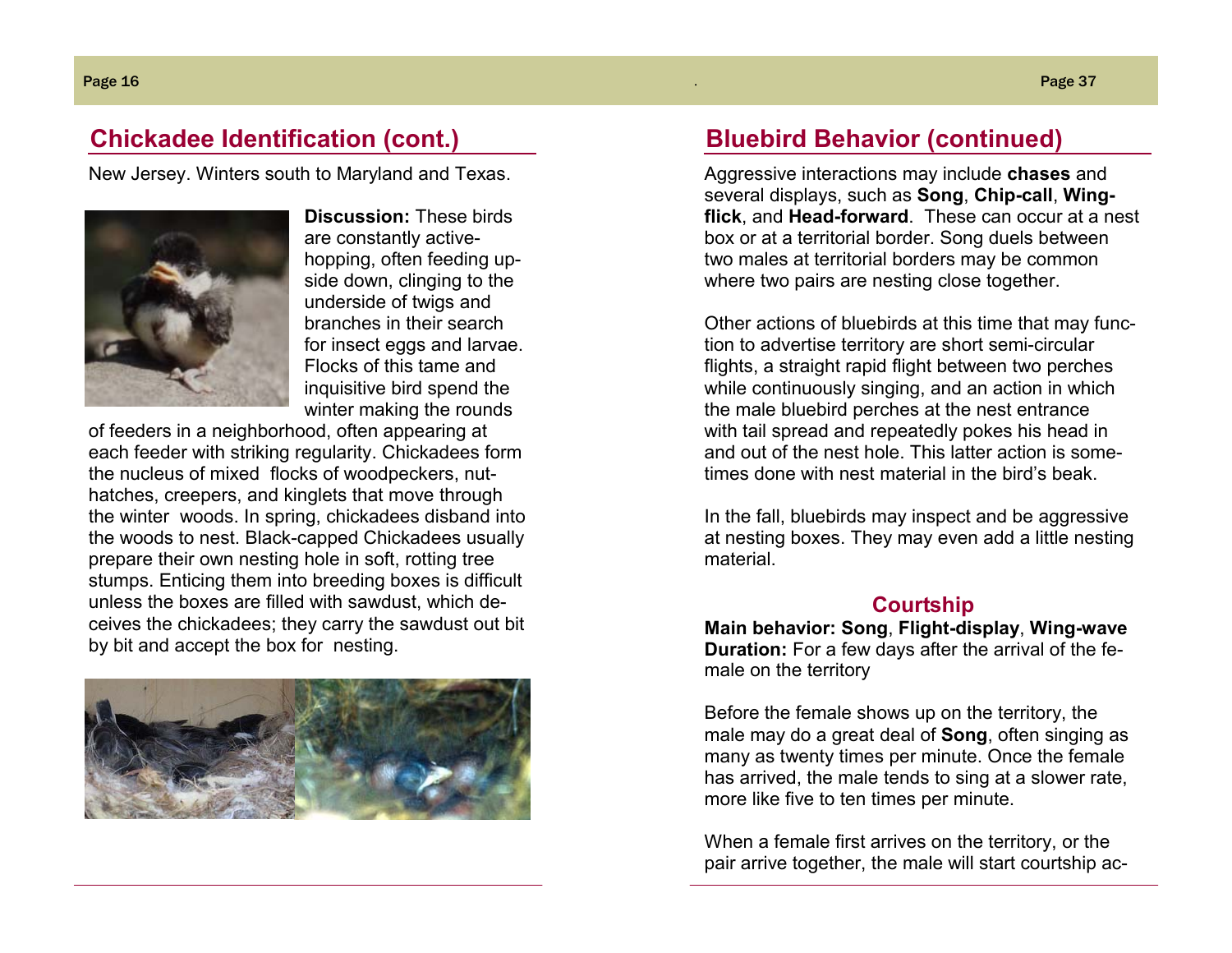anywhere from two or three to twenty-five acres and may contain many nest holes, even though the birds will use only one. Bluebird pairs do not usually nest closer than about three hundred feet from each other, but sometimes they may nest closer.

Bluebirds may migrate or, in some cases, winter near their breeding ground. In either case they usually return to their previous breeding territories in early spring. In some cases, males and females arrive separately; in others, the pair arrive together. First-year bluebirds often return to breed near the area where they were hatched.

Bluebird behavior during the first few days on the territory may be erratic. They may show up for only a few hours in the morning, feed, visit nest holes, and then leave for the rest of the day. Gradually, they spend more and more time on the territory. Even after spending a few days visiting a nesting territory, a pair may fly off to a new area. Inclement weather may also cause bluebirds to vacate their territory temporarily.

The male claims the territory by giving **Song** from perches around the territory. He may also do **Flightdisplays** accompanied by **Song** as he flies from one perch to another, or from a perch to the nest hole. Both male and female may defend the territory against the intrusion of other bluebirds, but each only defends against other bluebirds of its own sex. Thus, males will fight with males and females with females.

# **House Sparrow Identification**



**House Sparrow**  Passer domesticus

**Description:** 5-6 1/2" (13-17 cm). Male has a black throat, white cheeks, and chestnut nape; gray crown and rump. Female and young are streaked dull brown above, dingy white below, with pale eyebrow.

**Voice:** Shrill, monotonous, noisy chirping.

**Habitat:** Cities, towns, and agricultural areas.



**Nesting:** 5 or 6 white eggs, lightly speckled with brown, in a loose mass of grass, feathers, strips of paper, string, and similar debris placed in a manmade or natural cavity. 2 or 3 broods a season. Sometimes

builds a globular nest in a tree.

**Range:** Introduced and resident throughout temperate North America. Native to Eurasia and North Africa, and introduced on all continents and on many islands.

**Discussion:** The entire North American population of the House Sparrow is descended from a few birds released in New York City's Central Park in 1850. These birds found an unoccupied niche-the many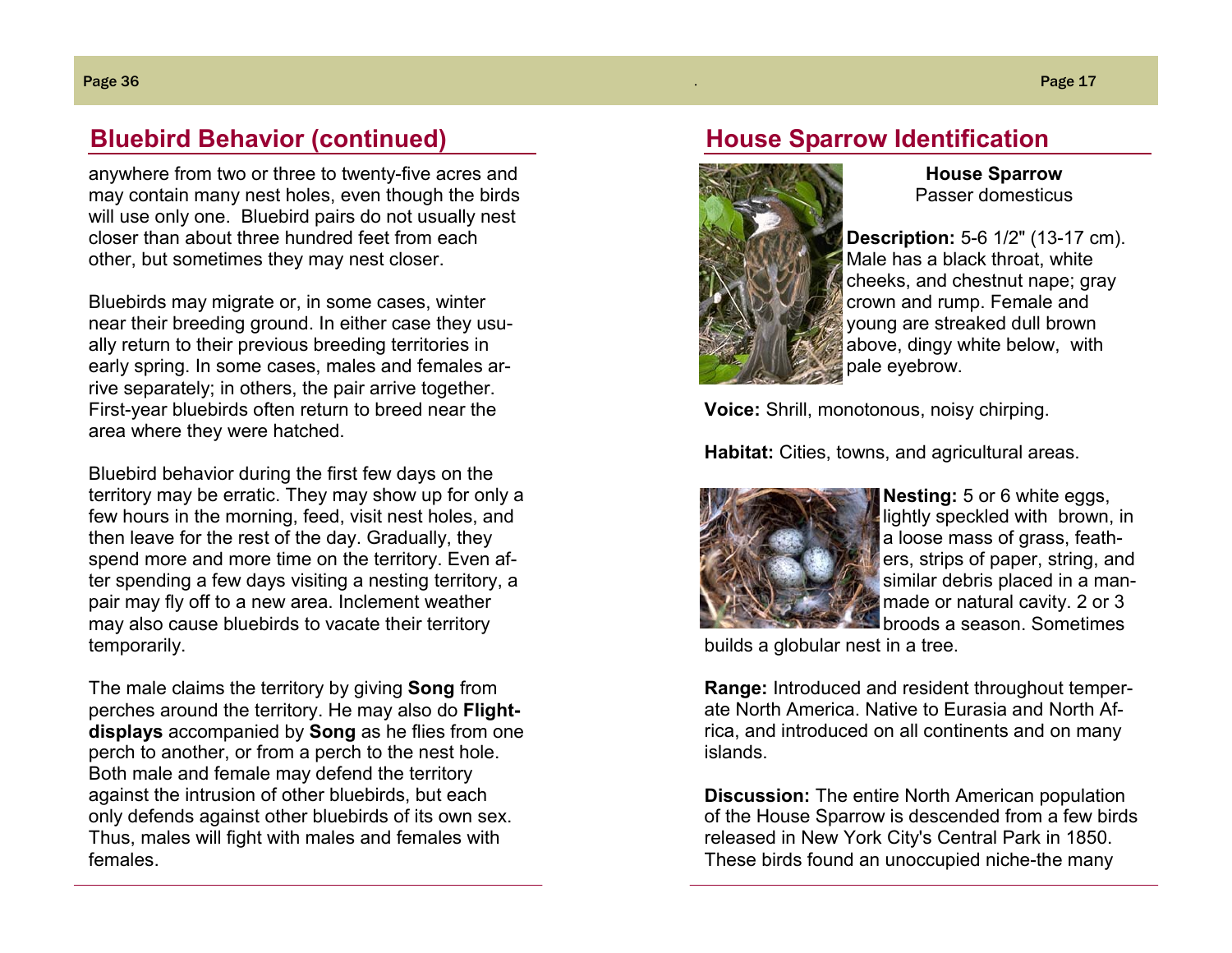# **House Sparrow Identification (cont.)**



towns and farms of the settled parts of the country-and quickly multiplied. As so often happens, introduced species can become a problem, and the House Sparrow is no exception. Because they compete for food and nest sites, some native species have suffered. Within a short time after their introduction, these sparrows adapted to the local environment. Thus the sparrows of the rainy climate of Vancouver, British Columbia, are plump, dark birds, whereas

those inhabiting Death Valley, California, are slim, pale, sand-colored birds. These changes took less than 60 years, and influence our ideas about the speed of evolutionary change in birds.



## **Tree Swallow Behavior (continued)**

bances at the nest, such as your approach. See Territory, Courtship.

#### • **Tur-a-Wee-Call**

Male or Female: Sp, Su, F, W One to three soft, low-pitched, melodious whistles. Sounds like the written "tur-a-wee." CONTEXT: Given as a location note between mates, family members, or flock members. Also given by parents as they approach the nest with food. See Courtship, Breeding.

#### • **Chip-Call**

Male or Female: Sp, Su, F, W A short, harsh call that may be given singly or in a rapid series making it sound like a chatter.

CONTEXT: Given in moments of alarm, such as when an intruder comes near the nest.

#### **BEHAVIOR DESCRIPTIONS Territory**

**Type:** Mating, nesting, feeding *Size:* 2- 25 acres**Main behavior:** *Song, Flight-display, chases* **Duration:** From arrival of male to end of breeding.

Territories usually occur in open land with tree holes or nest boxes and some clear ground from which the birds can gather insects to eat. Size of territory varies, being generally larger at first and then shrinking with pressure from other arriving bluebirds and when more duties are required around the nest. It can be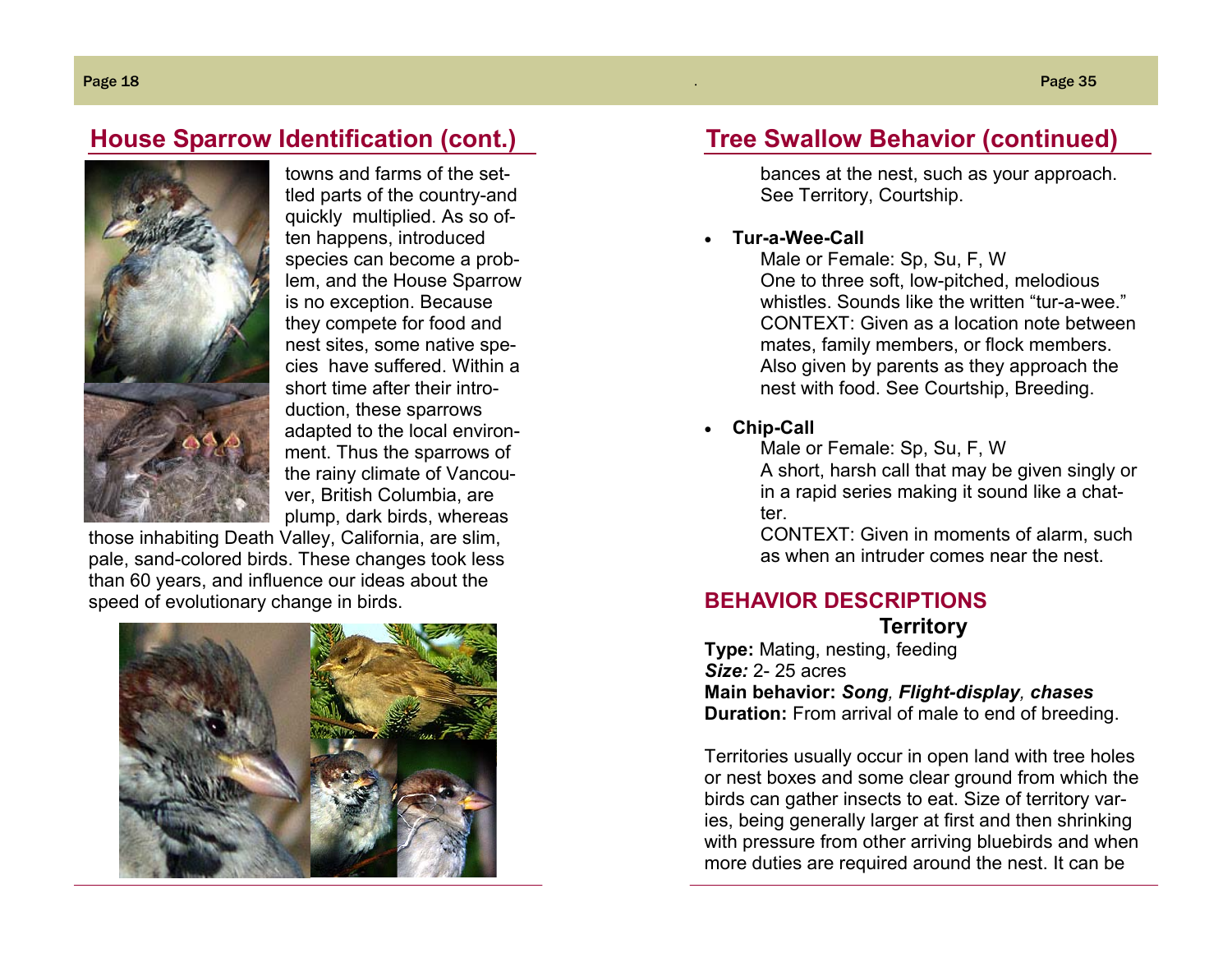#### • **Wing-Flick**

Male or Female: Sp, Su Wings are rapidly flicked and tail quickly spread at the same time. CALL: **Chip-call**

CONTEXT: Given during aggressive encounters between bluebirds; often followed by a chase. See Territory.

#### • **Head-Forward**

Male or Female: Sp, Su, F, W Perched bird leans forward and assumes a horizontal posture with beak and head pointed forward.



CALL: **Chip-call** or none CONTEXT: Occurs during aggressive encounters such as when other bluebirds approach the nest. May be combined with gaping bill or bill-snapping at the intruder.

# **Auditory Displays**

- **Song** 
	- Male or Female: Sp, Su

A series of six to eight soft, low-pitched, melodious whistles. May be strung together in a long series. Occasionally, just the first part of the song may be given. Although it is true that both sexes sing, the song of the male is louder, more brilliant, and heard more frequently.

CONTEXT: Used during territorial advertisement, courtship, and during some distur-

# **Starling Identification**



**European Starling**  Sturnus vulgaris

**Description:** 7 1/2-8 1/2" (19-22 cm). Smaller than a robin. A shorttailed, chunky, iridescent black bird; long pointed bill, yellow in summer and dark in fall and early winter. Plumage flecked with white in winter. Juvenile is uniform

dull gray with dark bill.

**Voice:** A series of discordant, musical, squeaky, and rasping notes; often imitates other birds. Call a descending whee-ee.

**Habitat:** Cities, suburban areas, farmlands, and ranches.



**Nesting:** 4-6 pale blue eggs in a mass of twigs, grass, and trash lined with finer plant material and feathers, and placed in a tree or building cavity.

**Range:** Occurs from

Alaska and Quebec south throughout continent to Gulf Coast and northern Mexico. Native to Eurasia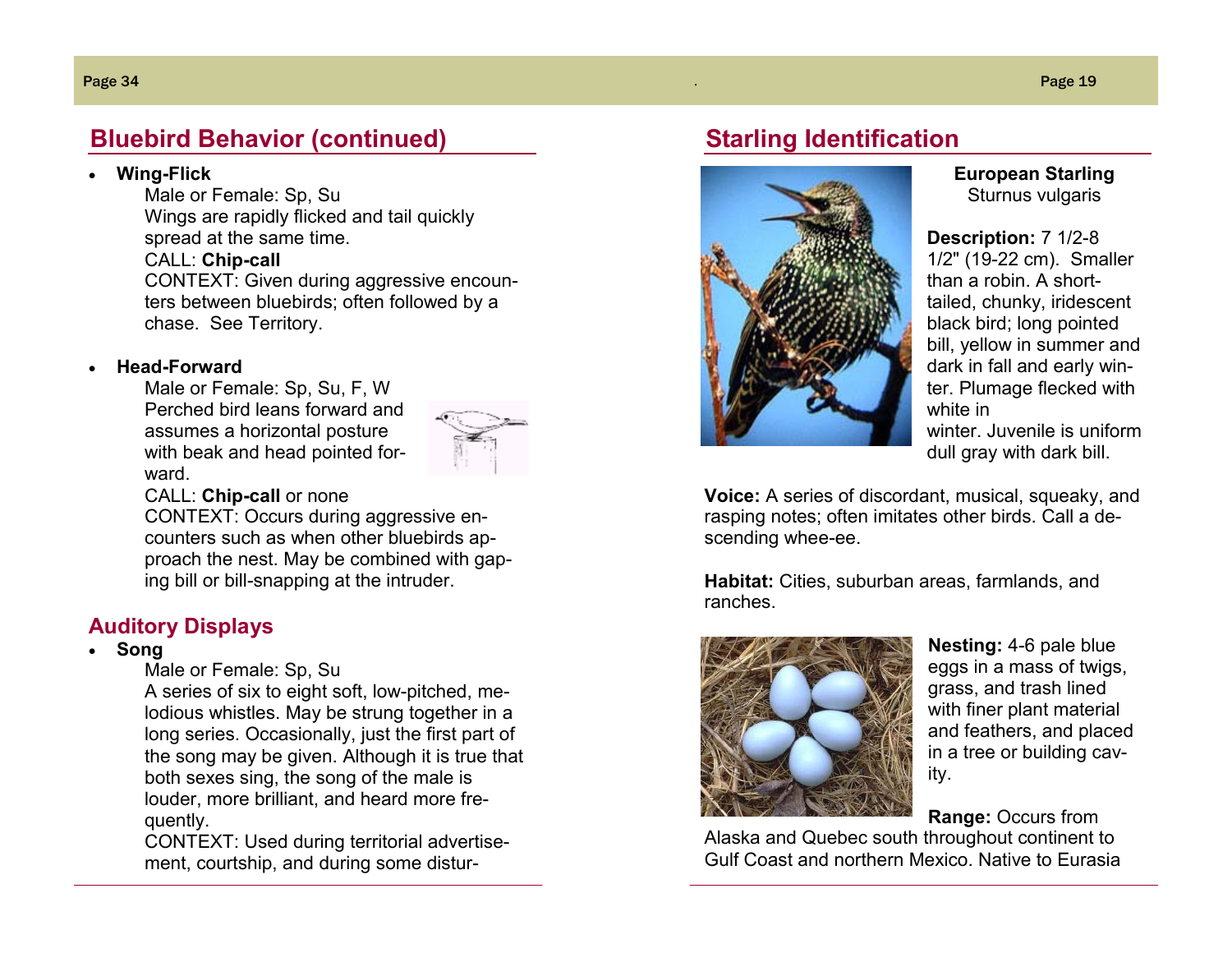# **Starling Identification (cont.)**

and widely introduced around the world.

**Discussion:** Conditioned by centuries of living in settled areas in Europe, this species easily adapted to American cities after 100 birds were liberated in Central Park, New York City, in 1890. Since then it has spread over most of the continent. Its large roosts, often located on buildings, may contain tens of thousands of birds. Hordes of these birds create much noise, damage vegetable or fruit crops, and do considerable damage around feedlots, consuming and fouling the feed of domestic cattle, and have proved difficult to drive away. Starlings compete with native hole-nesters for woodpecker holes and natural cavities. There has been much debate regarding their economic value, but their consumption of insects, such as locusts and ground beetles, seems to tip the balance in their favor.

# **Bluebird Behavior (continued)**

the construction, setting up, and monitoring of bluebird nesting boxes all across the country. However, more nesting boxes are still needed. This is an area where amateurs can still make a valuable contribution toward the conservation of this beautiful bird.

## **Visual Displays**

## • **Flight-Display**

Male: Sp, Su

Bluebirds vary their flight in several ways to communicate with one another. One Flightdisplay is a butterfly-like flight in which wings are fluttered in slow deep wingbeats; another is hovering in front of the nest hole; and a third is a lopsided flight, with wings seeming to move out of synchrony and unevenly. CALL: **Song** or **Chip-call**

CONTEXT: Given during territory formation and courtship. May function as territorial or mate advertisement. See Territory, Courtship

#### • **Wing-Wave**

Male or Female: Sp, Su Bird lifts one or both wings at a moderate speed while perched. Wings may also be raised and quivered.



#### CALL: **Song**

CONTEXT: Done by male as part of courtship when female is near; may be done at nest entrance. May be done as greeting between pair. See Courtship.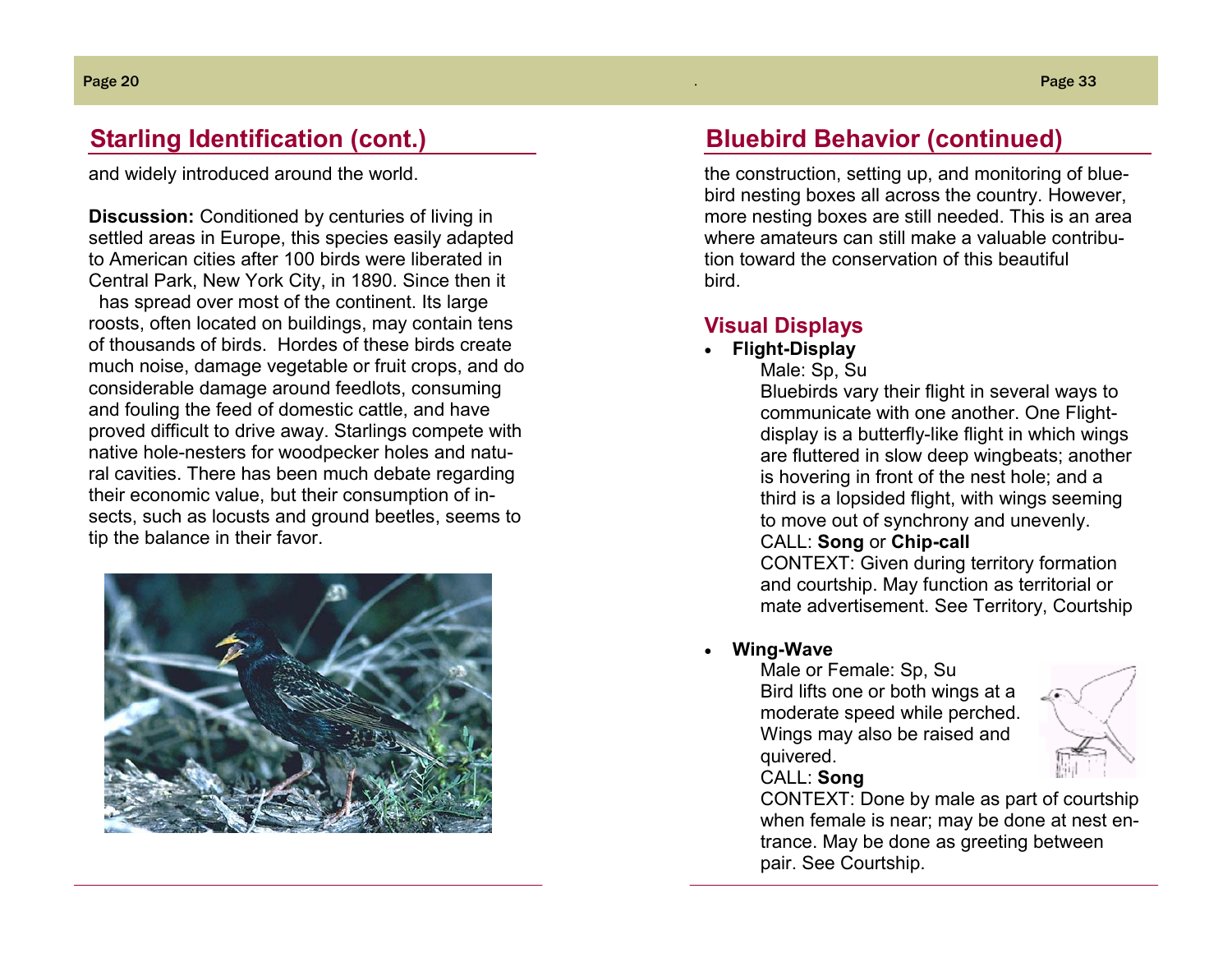#### *.* Page 21

# **Bluebird Behavior [2]**



Few other birds have captured the hearts of so many, and it's easy to see why; in terms of physical beauty and endearing tameness, the Eastern bluebird has few rivals. Nearly everyone who has bluebirds breeding on his or her property

feels blessed, as if he or she were specially chosen for the honor.

The bluebird was once a more common bird, but since the turn of the century its populations have greatly declined. This may have been due to the introduction from Europe, in 1851, of the house sparrow and, in 1890, of the starling, two birds who are aggressive competitors for the nest holes needed by the bluebird. In addition, traditional bluebird nest sites, such as old apple orchards and tree holes along field edges, became more scarce as the country continued to become more urban and suburban. Bluebirds are also susceptible to cold weather and suffer great mortality during very severe weather on their wintering grounds in the southeastern United States.

Fortunately, Eastern bluebird populations are now on the upswing, aided by the efforts of the North American Bluebird Society and its inspirational founder, Dr. Lawrence Zeleny, in encouraging

# **Behavior Notes**

Much can be learned from birds by watching their behavior. Birds tend to exhibit visible and audible behaviors when staking out territory, during courtship, prior to mating, and in defense of the nest.

Understanding bird signs and motivations allow us to better manage their well being.

This section is composed of several detailed behavioral summaries of the native species most likely to be encountered.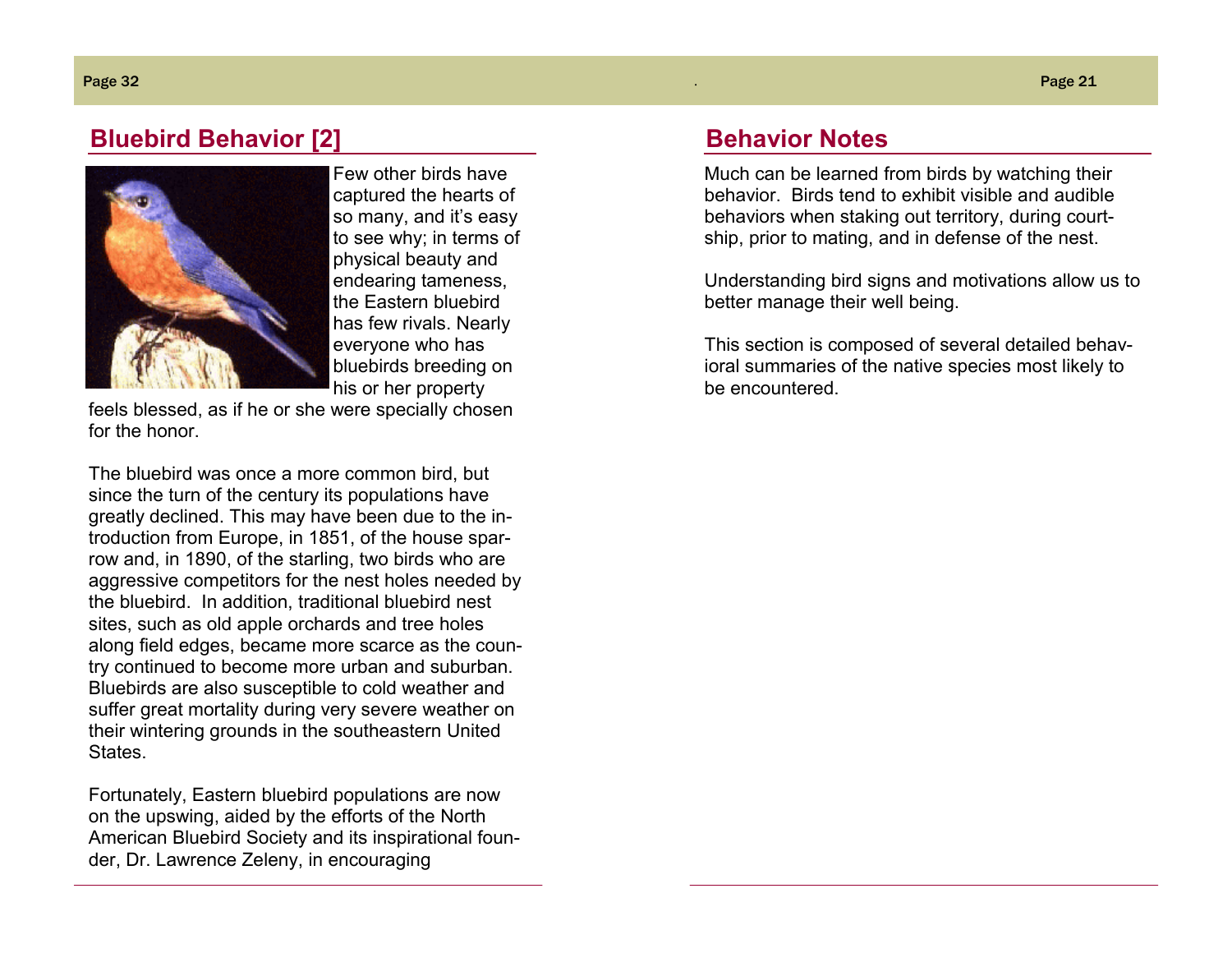*.* Page 31

# **Tree Swallow Behavior [2]**



The beautiful flight of tree swallows as they swoop in graceful arcs to gather food is enough to fill many delightful hours of observing. But if you watch the birds over a period of a few weeks, you are bound to see some unusual occurrences that will make you wonder more deeply

about their lives. Imagine that you have visited a Tree Swallow nesting area for a few days and found the birds actively feeding, nest-building, and courting. You may return the next day at the same time to discover that there is not a single swallow to be seen. They may stay away for up to four days, and then, just as suddenly, return. No one has been able to account for these unexpected departures or explain where the birds go.

Other aspects of Tree Swallow behavior are the interesting displays around the nest site. Two common visual displays are **Flutter-flight** performed by the male in the presence of the female, and **Bowing**, which is performed together by the pair very near the nest site, or in the case of nesting boxes, right on top of the box. A third display, which is sometimes harder to see, is **Billing**, when the male and female touch beaks.

An especially good place to observe Tree Swallows

# **Tree Swallow Behavior (continued)**

and dive down at it.

Both the function of Towering and the reasons for mass abandonment of the breeding area are still intriguing mysteries of the Tree Swallows' behavior.

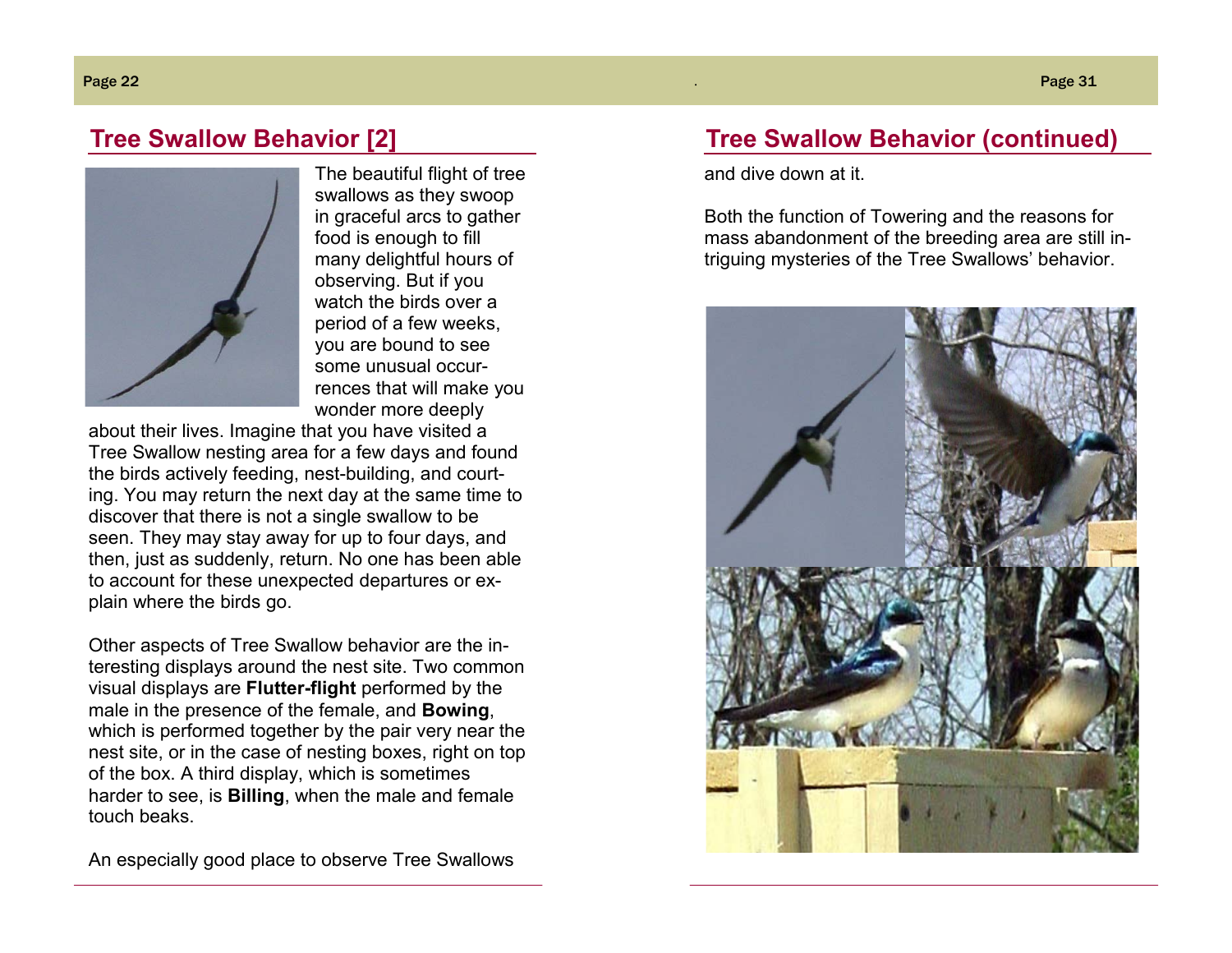arrive on the breeding grounds over a period of a month.

## **Social Behavior**

A fascinating aspect of the life of Tree Swallows is their habit of occasionally abandoning their breeding ground. It can be a real shock if one day you visit a nesting area and see tens of Swallows active about the nest boxes, and then on the next day you find no Swallows at all. It is not clear what the Swallows do when they leave the breeding area, but it generally occurs on cool, cloudy days when there is a lack of aerial insects, on which the birds depend for food. They may interrupt egg-laying for up to four days during one of these abandonments and then return to continue laying the clutch. Even more remarkable is the fact that this has little effect on the overall success of the eggs; these abandonments may even occur in the middle of the incubation phase with no ill effects on the young. During these periods observers have gone out to look elsewhere for the Swallows, but have not been able to find them.

Another interesting group activity of Tree Swallows is called "**Towering**." This behavior occurs mostly in the period before egg-laying has started. It starts with one bird's flying far above and giving a call similar to the **Cheedeep-call**. The other Tree Swallows in the area join the first, and circling high in the air they give the call for a minute or two and then drop down to their nest areas. This is slightly different from the response to predators, which generally involves a few birds who fly directly over the danger

# **Tree Swallow Behavior (continued)**

is in conservation areas where there are many nesting boxes, for here the Swallows will be active and you will have more chances to see interactions. The birds are very active in defending their nests, and at certain times in the breeding season, if you approach too near, a whole group of birds from the area will give the **Cheedeep-call** and start circling above you. Some of the birds, possibly the owners of nearby nests, will actually do spectacular dives at your head, swerving just at the last moment and giving a call as they pass. A similar pattern of behavior, called **Towering** (see Social Behavior), occurs early in the season, but at these times it is not in response to predators and involves the whole nesting colony. Its function is still to be discovered.

## **Visual Displays**

#### • **Flutter-Flight**

Male: Spring (Sp), Summer (Su) The male hovers or flies short distances with rapid, shallow wingbeats. He sometimes approaches the female with this flight.

#### CALL: **Twitter-call**

CONTEXT:Usually done near female; often followed by the bird's landing near or on the nest and doing the **Bowing** display; may also be followed by mating. See Courtship.

• **Bowing** 

Male and Female: Sp, Su Two perched birds approach each other, rhythmically bowing the front halves of their bodies

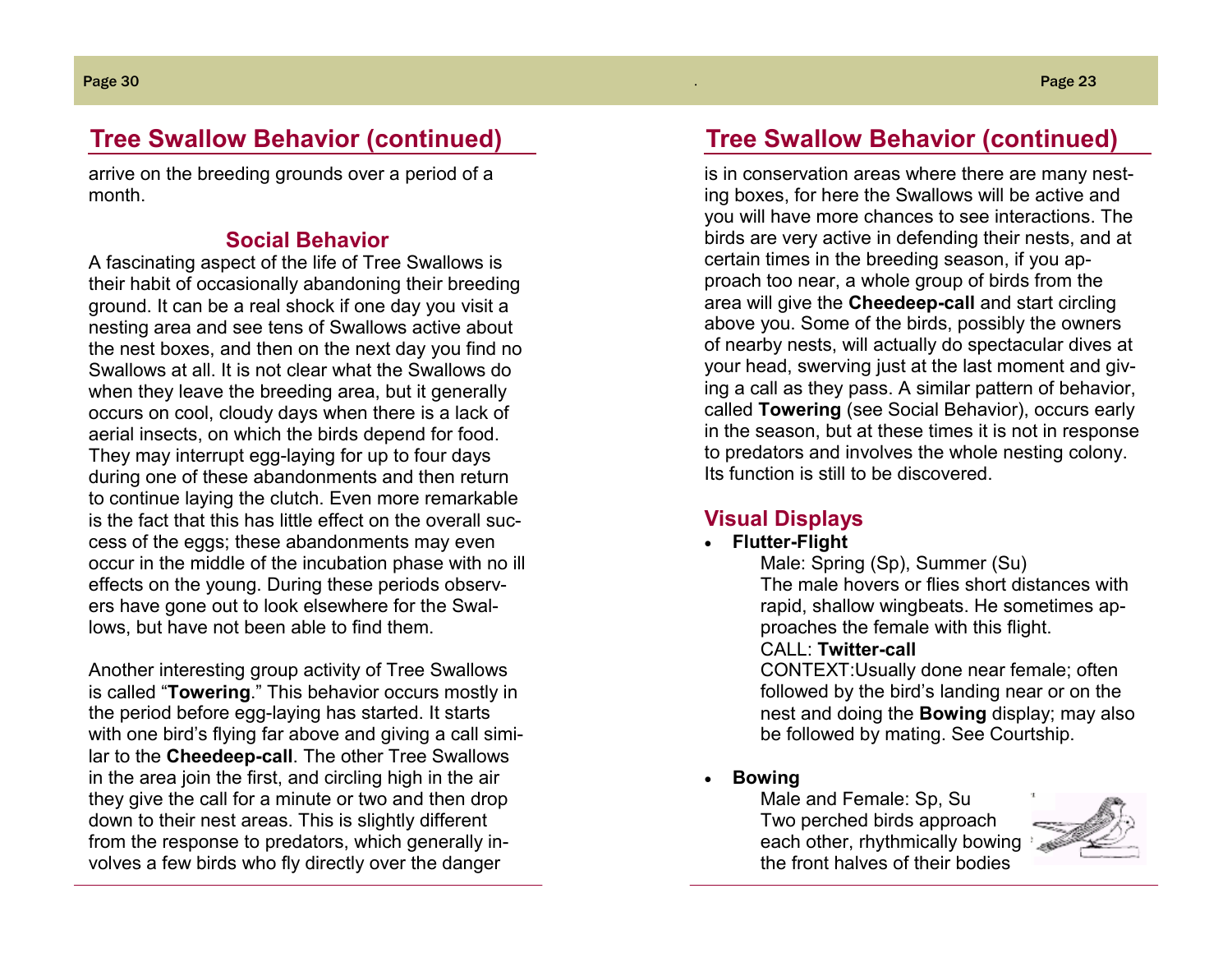toward the ground. CALL: None or Song CONTEXT: Done by a pair near their nest. See Courtship.

#### • **Billing**

Male and Female: Sp, Su Two birds touch bills. CONTEXT: Occurs between mates near the nest. See Courtship.



## **Auditory Displays**

#### • **Song**

Male: Sp

Three fairly long, descending notes, followed by a warbling call CONTEXT: Done by the male, especially when he is near his mate; may accompany **Bowing** and is heard from his arrival on the breeding ground until the incubation phase. See Courtship

#### • **Cheedeep-Call**

Male or Female: Sp, Su A sharp, rapidly repeated note: cheedeedeedeedeep CONTEXT: Given when there is possible danger near the nest. The birds generally circle over the intruder's head while giving the call. A somewhat softer version of this call may cause "**Towering**" early in the breeding season.-See Breeding, Social Behavior

## **Tree Swallow Behavior (continued)**

#### **Plumage**

Adult Tree Swallows go through one complete molt per year. This occurs in late summer just before migration. In this respect they differ from most other Swallows, which generally go through their molt after migration.

Young males in their first year already have the iridescent blue-green back of older adults, but females may not acquire this coloring until their second or third year. Before that they have a slightly browner back. Because of this, females in their first two years can be distinguished from males and from older females, but after that the sexes are identical in appearance.

The best behavioral clues for distinguishing the sexes are that the male is the only one to give the Song display and the female is the only one to incubate the eggs.

#### **Seasonal Movement**

After the fledgling phase, the young and adults may leave the breeding area and join other Swallows over marshy areas where aerial insects are plentiful. They also roost-in these areas, and, before settling in for the night, may funnel down in large formations into the roosting trees.

In early fall, Tree Swallows start migrating to the south. There they remain as large flocks through the winter, feeding and roosting in marshy areas. In spring they migrate north in much smaller flocks that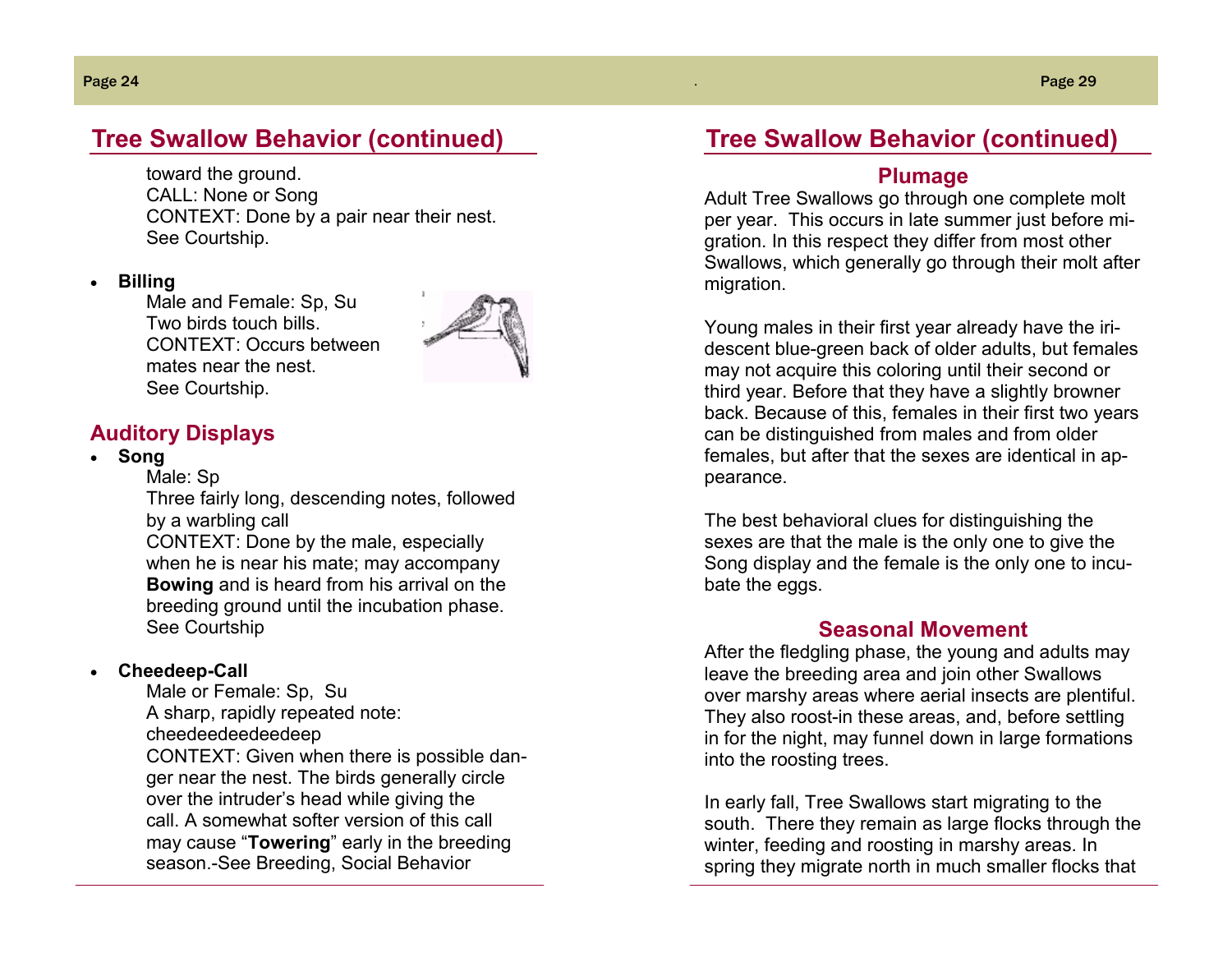side the nest hole. When the male arrives, she leaves and he enters the nest and immediately turns around to place his head and shoulders in the nest hole and peer out. He leaves when the female returns, and she continues incubation. Occasionally the male brings food to the female while she is incubating.

During incubation the adults may temporarily abandon the nest area for several days, leaving the eggs uncovered and unprotected. This behavior makes the incubation period longer.

## **Nestling Phase**

The young are brooded by the female for the first three days of the nestling phase. Both parents participate in feeding and make frequent trips to the nest. They may go up to a mile from the nest to gather food. The adults have the interesting habit of carrying the fecal sacs of the young away from the nest and dropping them into water. They will do this even if the water is a few hundred yards away, but if it is any farther than that they will just drop the sacs on the ground.

## **Fledgling Phase**

There is practically no fledgling phase. The young are strong fliers as soon as they leave the nest, and having left it, they do not return. They may, however, be fed by the parents in the vicinity of the nest for two to three days before being totally independent.

# **Tree Swallow Behavior (continued)**

#### • **Twitter-Call**

Male: Sp A twittering call given during **Flutter-flight** CONTEXT: Usually precedes mating. See Courtship.

## **BEHAVIOR DESCRIPTIONS Territory**

**Type:** Nesting **Size:** lmmediate area of the nest**Main behavior:** Chases**Duration of defense:** From arrival on the breeding ground until the fledgling stage

Tree Swallows defend only the nest itself. They are tree-hole-nesting birds, which have readily taken to using man-made nesting boxes. There is a lot of competition for this type of nest, and Tree Swallows can be very aggressive even against their own species when trying to claim a nest. Other species that compete with them are House Sparrows, Bluebirds, and House Wrens.

Both the male and the female help defend the nest, and when you or any other possible predator approaches it, the birds will give the **Cheedeep-call**  and circle over your head. Other birds in the immediate area will join in, and every once in a while one will dive directly at your head. This can be unnerving, for they swerve off only at the very last moment. When competing with its own species the defender may meet with the challenger in midair, and the two grapple as they begin to fall.